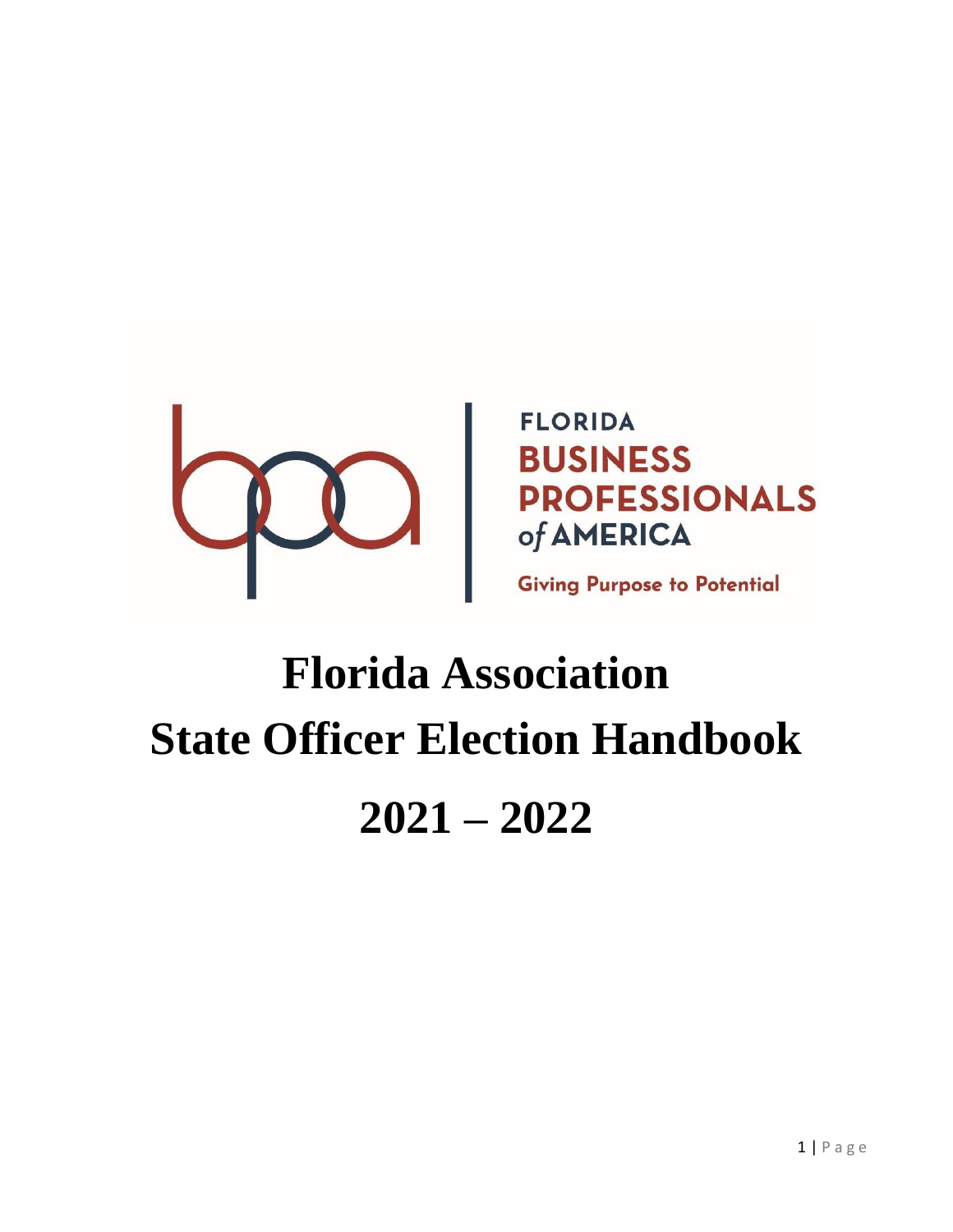# **A Letter to the Student**

We are pleased that you are considering becoming a State Officer Candidate. Being an officer requires leadership skills, maturity, commitment, and a powerful desire to further the goals of our organization. We hope you are up to the task!

Even if you have previously gone through this process in the past please read carefully through this handbook and **follow all directions** as many things may have changed, been updated, or been added this year.

This handbook provides all the pertinent information concerning eligibility, campaigning, and election procedures which govern the State Officer election process. **Failure to follow all directions or submission guidelines will result in a disqualification**. We strongly recommend that you review the necessary guidelines with your chapter advisor and your parents. We want all parties involved to be well informed about the process in which you will be participating, and the expectations you will be held to.

In the pages following you will find the election/campaign procedure and several forms that you will need to fill out with your personal information and have signed by your parents, advisor and school administrator. If you are elected, this information will be handed over to the State Officer Coordinator.

This packet assumes the continued plan of a fully in-person conference. However, in the event that the 2022 Florida Business Professionals of America State Leadership Conference is moved to a virtual or hybrid model, changes to the election procedures will have to be made and will be communicated to all advisors and members.

If you have any questions or concerns, please contact the State Officer Coordinator, Kyle Bennett, at [kbennett@flbpa.org.](mailto:kbennett@flbpa.org)

We assure you that the newly elected State Officer Team will have a year filled with challenging work, personal growth and lots of fun. If you choose to run, we know it will be an experience you will never forget.

Good luck!

The Officer Elections Committee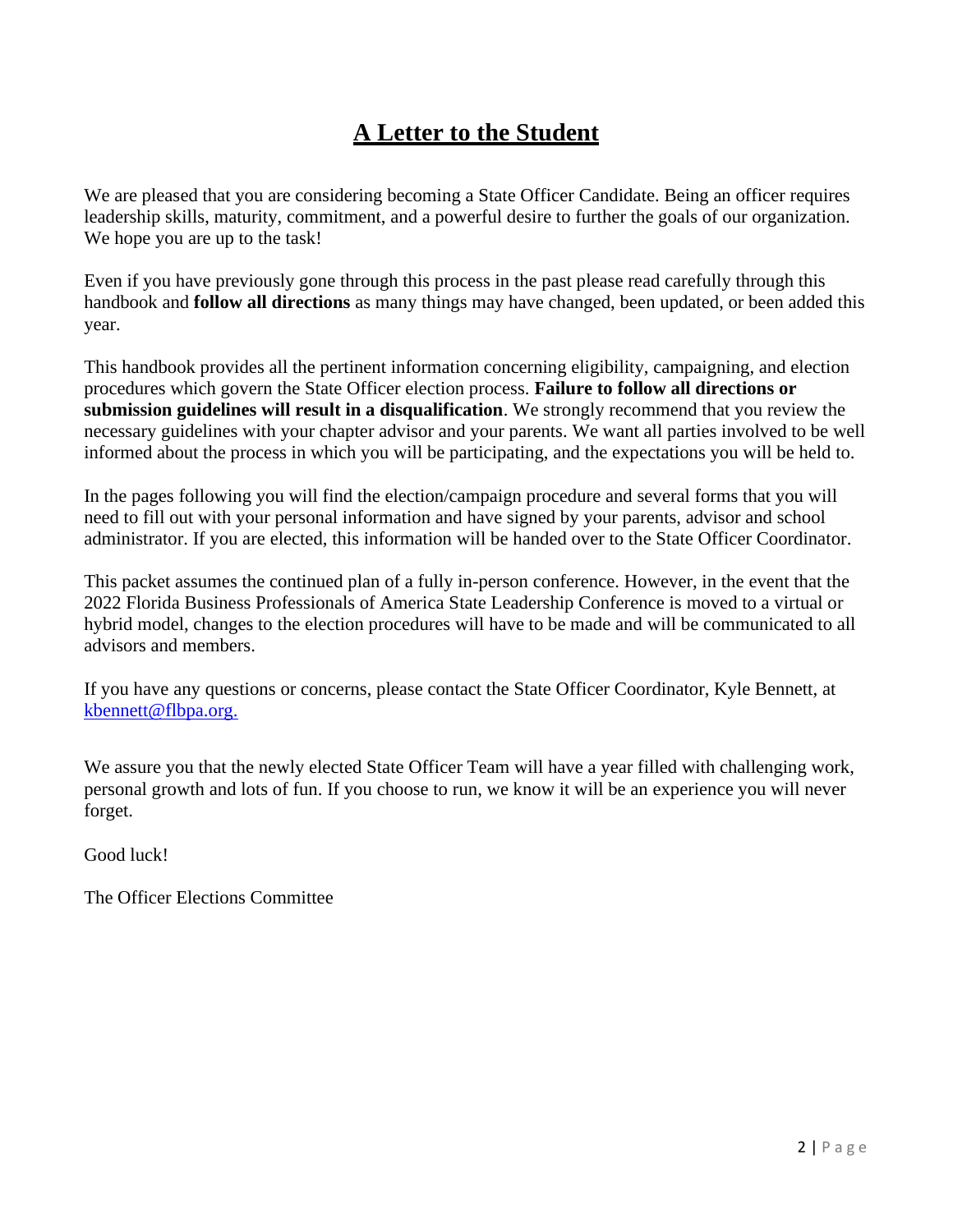To Florida BPA's Shining Stars,

About two years ago, I was considering whether I should run for state office. I was a new BPA member, afraid that I didn't have what it took to be a state officer. Now, two years later, I'm here to tell you that you have the ability to do so. All of you are extremely well-qualified leaders that have so much potential; it's frankly blinding.

My greatest advice to you would be to take every opportunity you can get. I've run and tried out for many other positions in student government or clubs and have lost many times. If I wasn't confident in my abilities, I wouldn't be where I am today. If I had given up, I wouldn't be a state officer. It's like those posters that teachers hang up — "you miss 100% of the shots you never take." Although corny, it's true — don't short yourself before you even try. You all have a chance, so why not give it a shot?

I'm not going to lie: at times, it can be intimidating. I was nervous during the whole election process both virtually and in-person. Due to the overwhelming buzz of nervous energy I had, I stumbled over my words quite a bit throughout the process and even forgot some lines in my speech. No matter what hardships you may face in this process, it's all a part of any journey. When you run, you will probably also face some obstacles but remember, no barrier is unsurmountable.

That said, being a state officer has been one of the most rewarding things I've done. Being a state officer is more than just the title or recognition, it's about the opportunity it provides to help others and yourself. I used to have some doubts about my abilities, but the numerous resources and training I have been provided with as a state officer have been invaluable in growing and developing my confidence and leadership skills. In state office, you also have a strong support network as part of a close-knit team. My fellow state officers have been some of the most accomplished and brilliant individuals I have ever met. I deeply appreciate being given the opportunity to serve as the 2021-2022 Florida State President with such an amazing team. I will always look fondly upon the experiences and memories we have had together.

As today's students, you have the invaluable opportunity of leading tomorrow's business professionals. I wish you great success in all of your future endeavors.

You've got this guys! :-)

Best of Luck, Diana Rudel Florida State President 2021-2022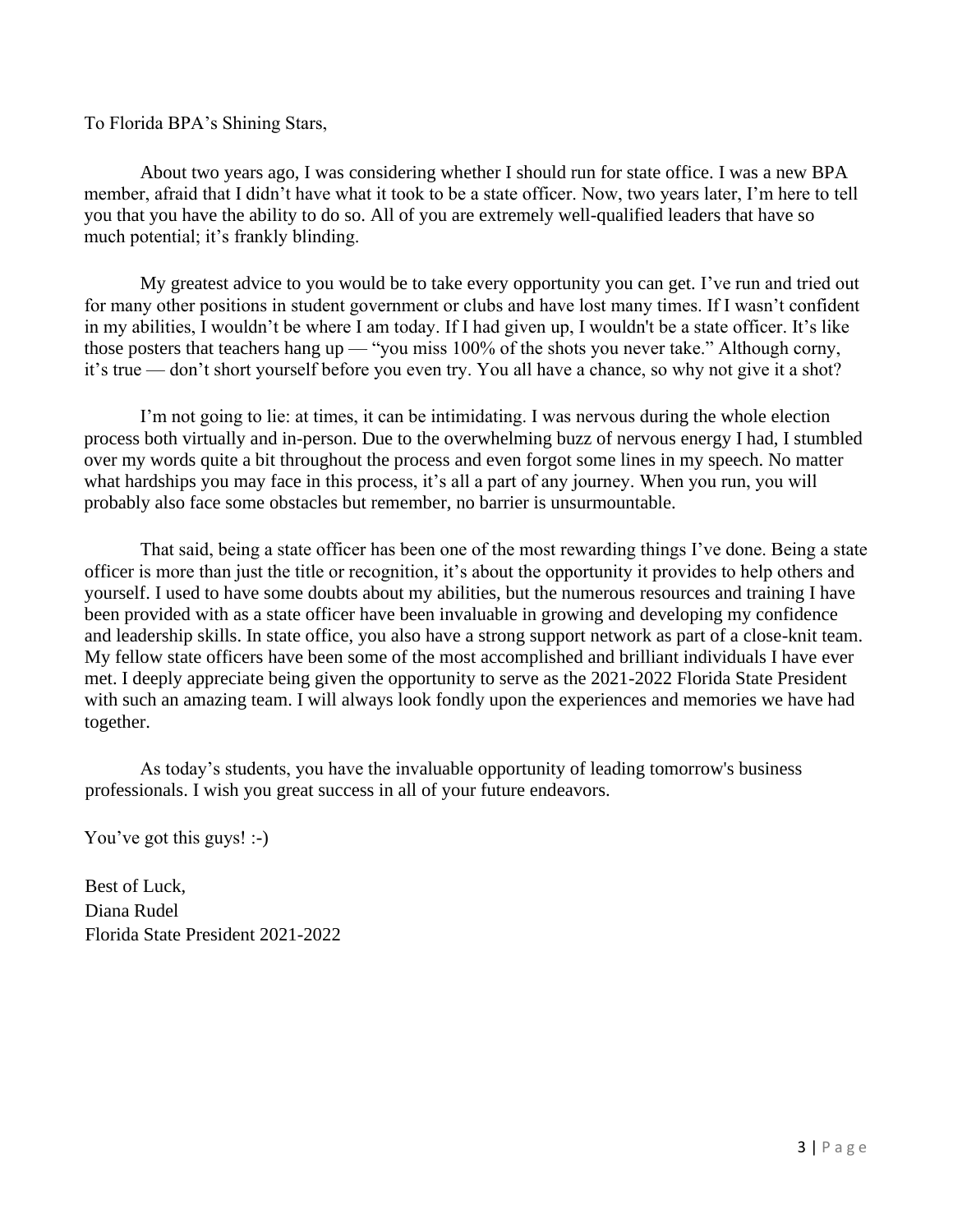# **General Information**

Six State Officers are elected by the membership of the Business Professionals of America, Florida Association. The offices available for the are President, Vice President, Secretary, Treasurer, Historian, and Parliamentarian and are available to both Secondary and Post-secondary members serving on a single team.

Each local advisor may nominate up to three (3) students as a candidate for the Regional, State and National levels.

Students may run for Regional, State, and National Officer Candidate positions in the same year, but may only hold one office, the first of which they are elected.

The Florida BPA Board of Directors and the Officer Elections Committee oversees the election of new officers. The committee grades and reviews candidate packets, listens to speeches, evaluates transcripts, facilitates the campaign rally, and conducts interviews. A cumulative score of the packet is kept and the officers are ranked according to their preferences.

# **State Officer Responsibilities**

- Attend all events listed for State Officers on the Officer Calendar. If the officer fails to attend the required events, they will be removed from office and may be held responsible for reimbursing Business Professionals of America, Florida Association for expenses incurred on their behalf.
- Conduct officer-training sessions at the Fall and State Leadership Conferences. The officer, with assistance from the State Officer Coordinator, will prepare the activities and materials for officer training sessions.
- Serve as host/hostess of the State Leadership Conference. Duties will include State Leadership Conference pre-planning and conducting the Opening and Award sessions with the State Officer Team.
- Maintain a 2.5 grade point average on a 4.0 scale throughout the entirety of their term
- Perform all other assignments as designated by the State Officer Coordinator
- Perform all duties, responsibilities and obligations as outlined in this State Officer Election Handbook.

# **Candidate Procedures**

#### *Application Qualifications*

- Must be at least a sophomore in high school or a Post-secondary student and intending to remain enrolled in a Florida school throughout the entirety of their term.
- Have a minimum of a 2.5 grade point average on a 4.0 scale.
- Be an active BPA State and National member in good standing by January 15, 2022.
- A registered attendee of the 2022 State Leadership Conference
- Ability to abide by all rules and regulations as set forth by the State Officer Election Handbook, Business Professionals of America, and Business Professionals of America – Florida Association.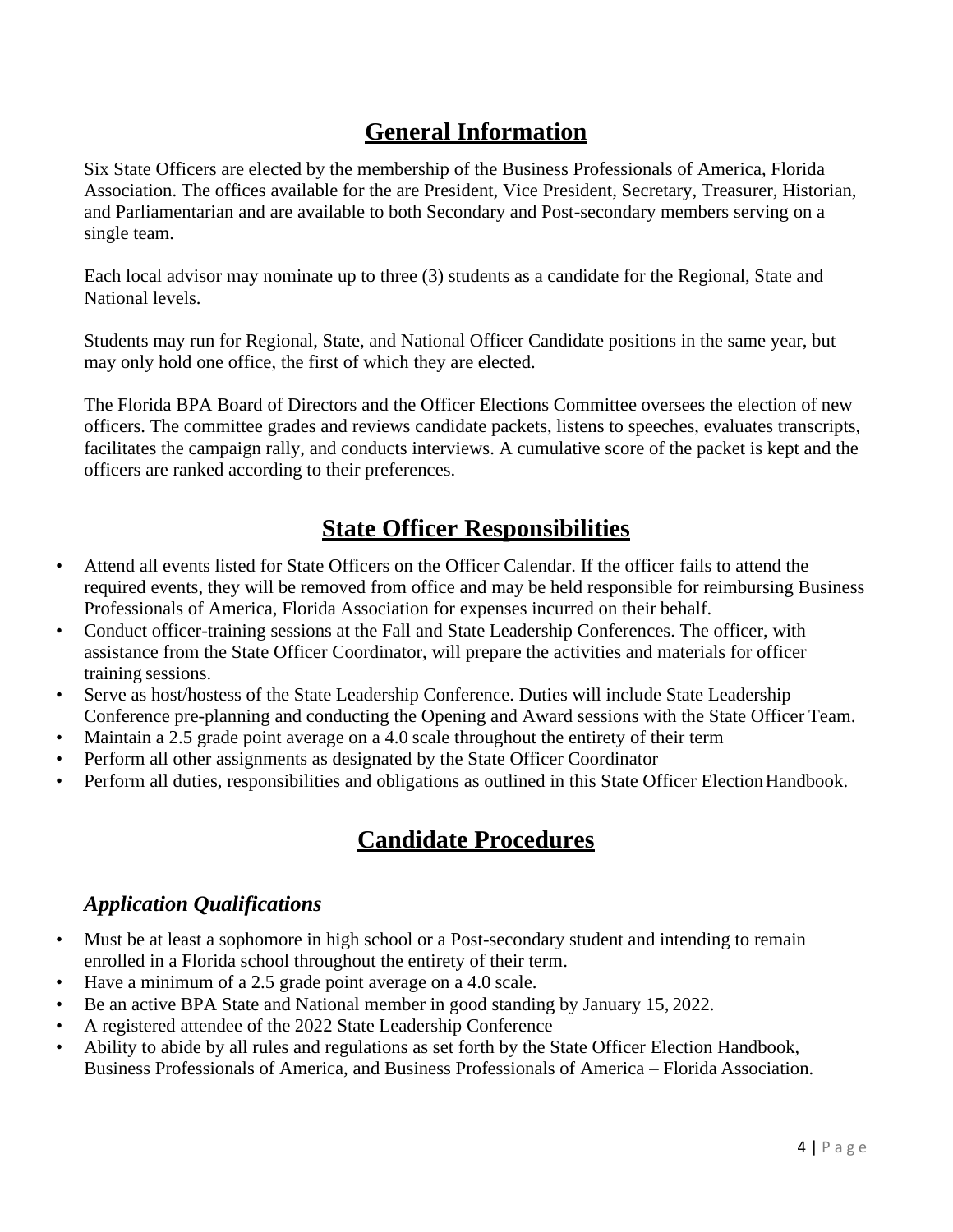## *Application Process*

State Officer Candidates do not and may not declare a specific office that they are seeking; they will rank their preference of office when filling out their State Officer Nomination Form. Candidates will campaign for the honor and opportunity to serve the Business Professionals of America, Florida Association, not an office. Any mention of a specific office during the election process to any member, advisor, or other BPA related individual is grounds for disqualification.

A slate of six (6) State Officers will be named by completing the required election components accurately and by adding the plurality vote at a set percentage, as stated below. The components of the election process will be completed leading up to and during SLC.

Candidates are allowed one campaign manager to assist in Section 2, as the candidate requires. The Campaign Manager must meet all the same application qualifications as candidates, with the exception of the grade level requirement. Campaign managers will be the only other individual permitted to campaign on behalf of the candidate and may attend most election related activities including the speeches, business rally, and caucus; however may not attend the candidate interview. Campaign managers may briefly introduce a candidate but the time used will count towards the total permitted time granted to each candidate. Campaign managers are ineligible to serve as voting delegates. Additionally, current National Officers and current State Officers are ineligible to serve as voting delegates, campaign managers, or in any way supporting or assisting in a candidate's campaign, publicly or privately, even if from the same chapter as the candidate. Candidates are not required to have a campaign manager.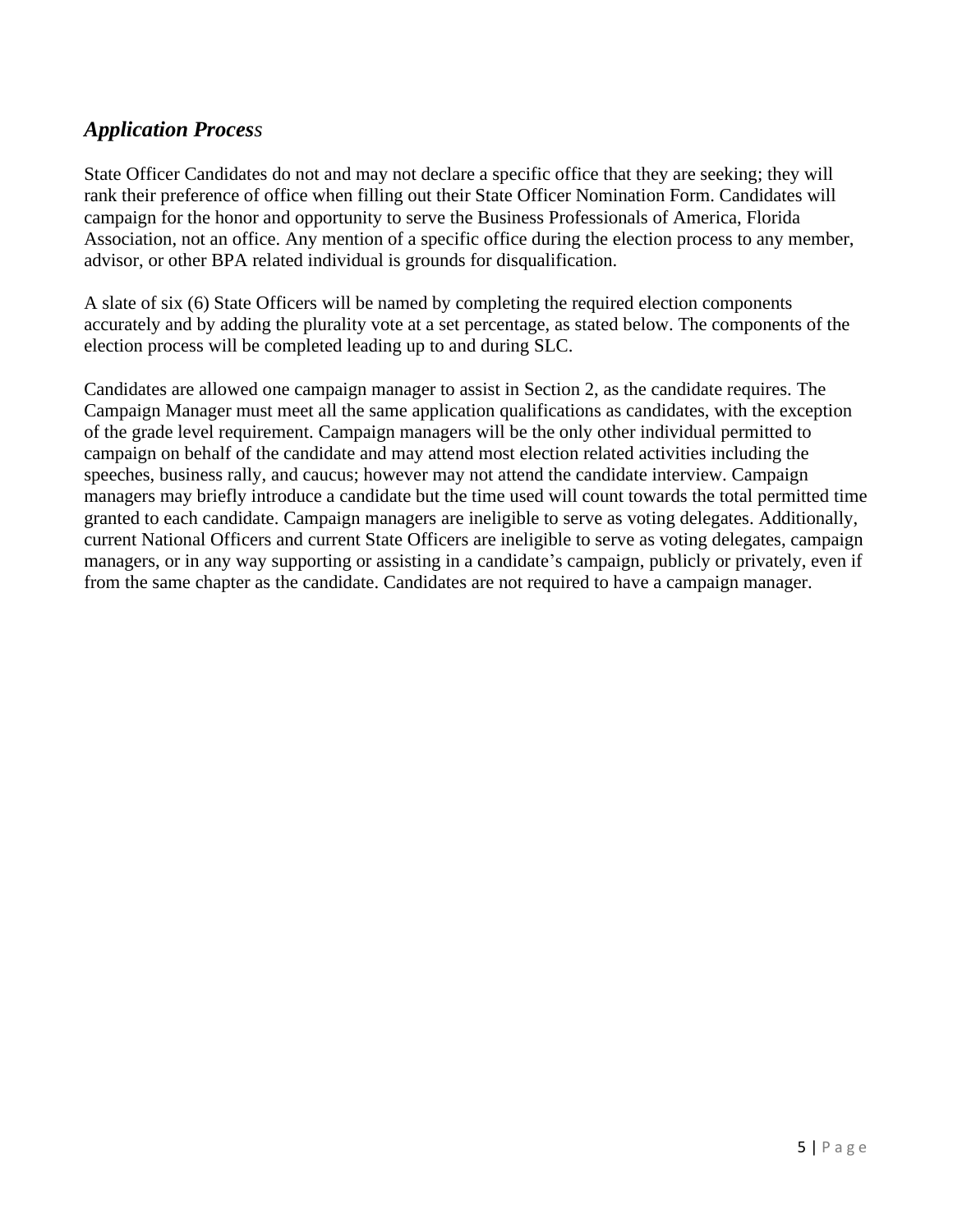## *Packet Submission*

All State Officer Candidates will be expected to submit the Officer Election Packet by **February 1, 2022 at 11:59 p.m. EST** via email to [kbennett@flbpa.org](mailto:kbennett@flbpa.org) or mailed and postmarked by the above date.

The Officer Election Packet must include the following items that must be typed:

- **State Officer Candidate Information Form** This form will provide the State Officer Coordinator with very important contact information that will be needed if the candidate is elected
- **State Officer Candidate Nomination Form** Candidates will use this form to rank their preference of office
- **Chapter Advisor and Officer Candidate Agreement** The candidate must agree to abide by all terms of this commitment. Please refer to other scheduled conflicts before running for office (i.e. football, band, theatre, work, sports, etc.)
- **Officer Calendar** Must have all required signatures
- **Officer Social Media Policy** Must have all required signatures
- **Officer Code of Ethics** Must have all required signatures
- **Media Release Form** This form will give our webmaster the permission to upload your picture to our website as soon as the new State Officers are elected. It must have all required signatures.
- **Unofficial High School Transcript –** Please scan or mail a copy of your unofficial transcript. If mailing address is needed, contact the State Officer Coordinator at [kbennett@flbpa.org.](mailto:kbennett@flbpa.org)
- **Candidate Cover Letter**  This letter must be addressed to "Officer Elections Committee." In this letter, you will have the opportunity to explain your reason(s) for running for office and your qualifications. Must follow Style and Reference Manual guidelines.
- **Résumé** Must be typed.
- **Letter of Recommendation: Advisor** Must be from and signed by the candidate's BPA advisor.
- Letter of Recommendation: Other Must be from and signed by another individual within the candidate's life that can personally attest to leadership potential and experience. Potential examples include a teacher, principal, coach, etc. Other students and family members are prohibited.
- **100 Word Statement** This statement should explain what goals/ideas/abilities you as the candidate will bring to Business Professionals of America, Florida Association, if elected. Will be published online for members and delegates to see.
- **Social Media Questions** Six (6) 50-word questions that will be published online for members and delegates to see.
- **Digital Photo of Candidate** Picture should be saved in a .JPG format, for media purposes. Please attach .JPG separate from officer packet documents. Keep in mind that this picture will be displayed online with the candidate's information. A very small picture could become blurry and pixilated when stretched.

Candidates that wish to submit physical application packets or if a candidate's school will only release transcripts via mail, items may be mailed via USPS by the application deadline to: Mr. Kyle Bennett 1000 Holt Ave. – 4039 Winter Park, FL 32789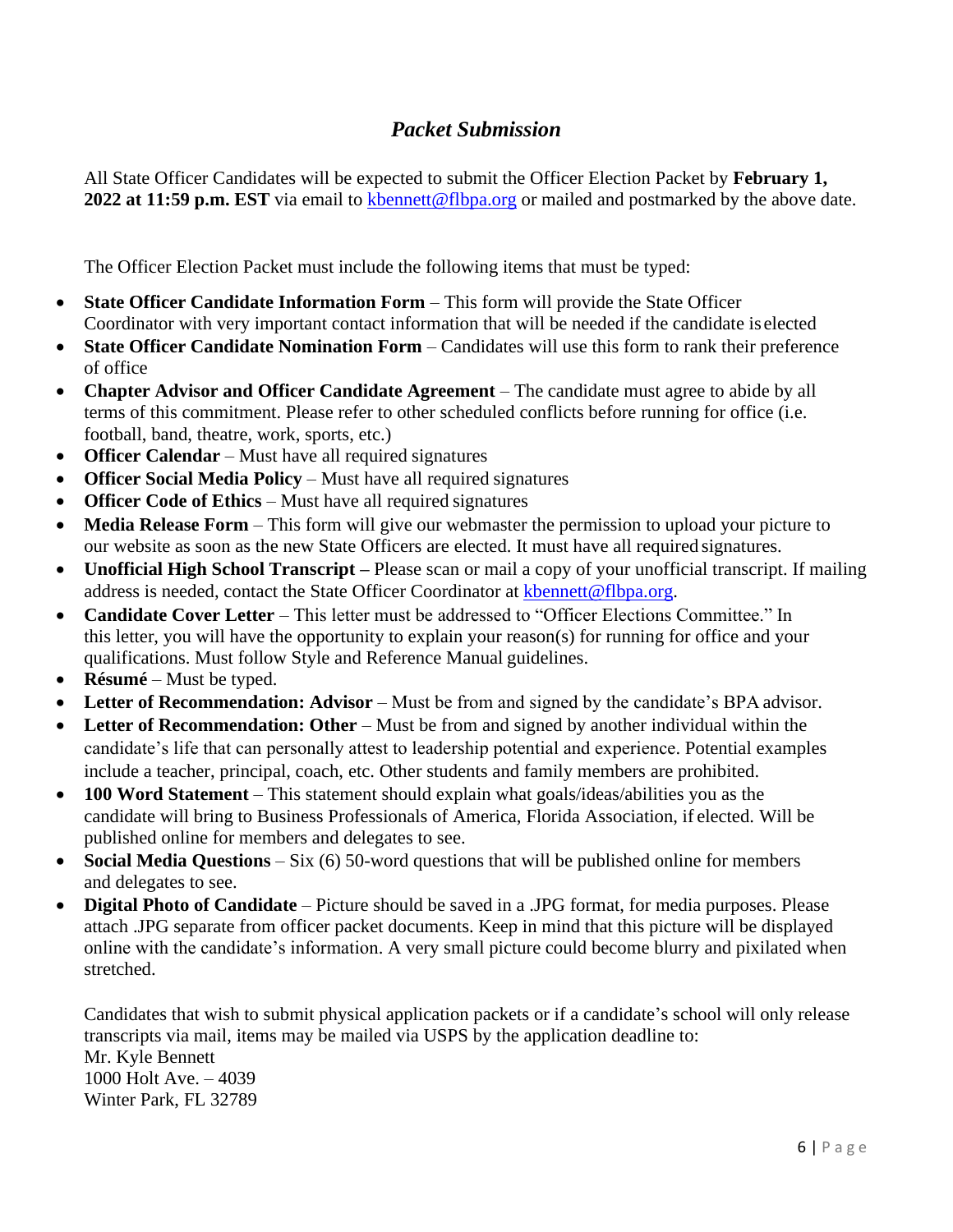*Please Note:* If the writer of a letter of recommendation wishes to send it separately, they may send it via email to [kbennett@flbpa.org](mailto:kbennett@flbpa.org) or to the above address prior to the application deadline. Letters of recommendation sent in this manner will not be shared with the candidate.

**Please Note:** Packets must be time stamped via email by the designated deadline. Packets that do not meet the deadline will not be accepted. No exceptions will be made. It is strongly encouraged to not wait until the last minute in case of email, internet or other technical difficulties. If no confirmation email is received, it is the responsibility of the candidate to contact the Officer Elections Committee via email at [kbennett@flbpa.org](mailto:kbennett@flbpa.org) for verification. The committee will not be held responsible for any missing items in the packet, missing signatures, submitting outdated paperwork, any technical difficulties, or for packets sent to the wrong address.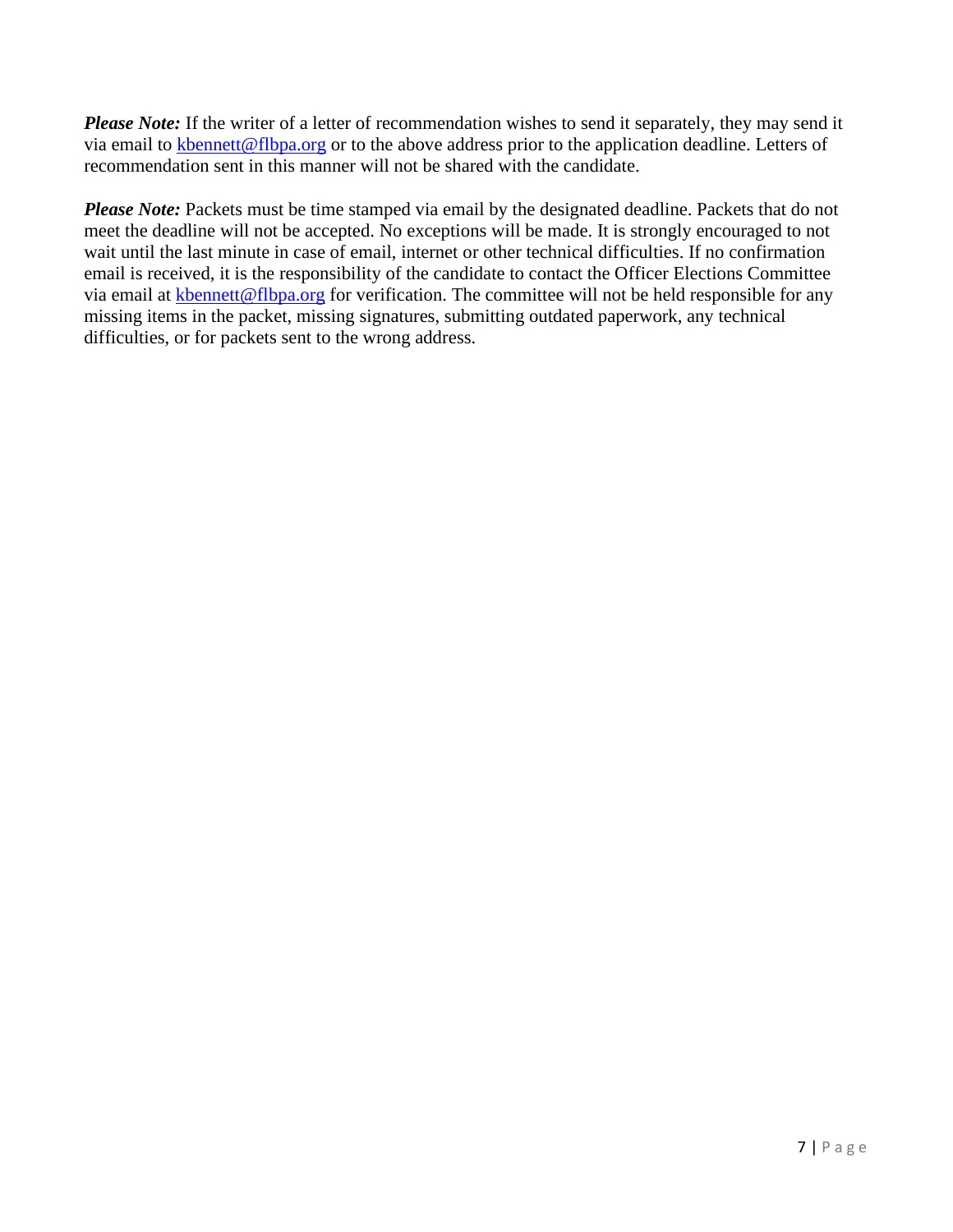#### *Officer Candidate Interview*

All State Officer Candidates will participate in the Officer Candidate Interview. Interviews will be conducted during SLC by the Officer Elections Committee the afternoon of February 26, 2022 at the State Leadership Conference. Candidates will be contacted via email to confirm an interview time.

State Officer Candidates should be aware of any previous engagements when signing up for his/her interview time.

#### *Officer Candidate Test*

All State Officer Candidates will participate in the Officer Candidate Test. The test will be administered February  $24<sup>th</sup>$  and will be a proctored scantron exam.

Officer Candidates should be knowledgeable in all aspects of the organization. Each officer should be able to answer questions concerning the structure, purpose, history, and members of leadership for both Florida BPA and Business Professionals of America as a whole. Every officer candidate should be able to recite the Pledge as well as the Vision and Mission Statements of Business Professionals of America. Candidates are encouraged to study information provided on both the Florida BPA website [\(www.flbpa.org\)](http://www.texasbpa.com/) and the national BPA website [\(www.bpa.org\)](http://www.bpa.org/).

The test will be restricted to a thirty (30) minute time limit and scores will be shared will all voting delegates during the caucus sessions. Any unethical behaviors or cheating during the test will not be tolerated, are strictly forbidden, and are cause for immediate disqualification of the candidate.

#### *Officer Candidate Speeches*

State Officer Candidates will deliver their speeches during the Opening Session at the State Leadership Conference the evening of February 24th. The candidate must write their speech based on the following guidelines:

- 1. Candidates will be given no more than two (2) minutes to speak
- 2. Speeches should NOT mention the candidate's hometown or school
- 3. No props, costumes, demonstrations or visual aids will be allowed during a speech
- 4. May not reference any specific office
- 5. May not invite audience participation

Inappropriate speeches, as determined by the Officer Elections Committee, are cause for immediate disqualification.

If the candidate has a campaign manager, the manager is permitted to appear on stage to briefly introduce the candidate, however the time used by the campaign manager is counted towards the two (2) minutes permitted per candidate.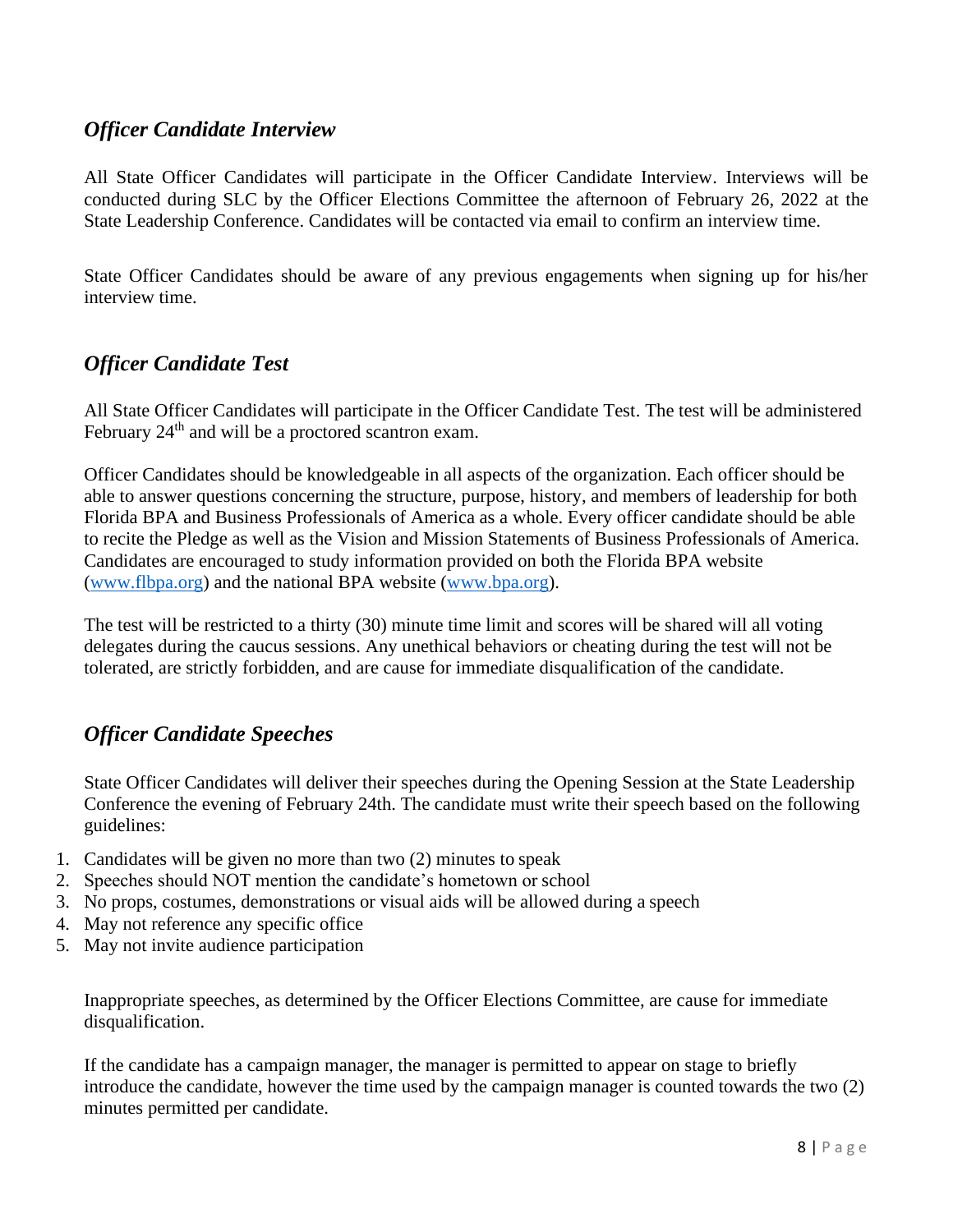Visual time warnings will be given at the one (1) minute and thirty (30) second remaining marks and a candidate will be stopped at two (2) minutes.

The candidate speaking order will be randomized.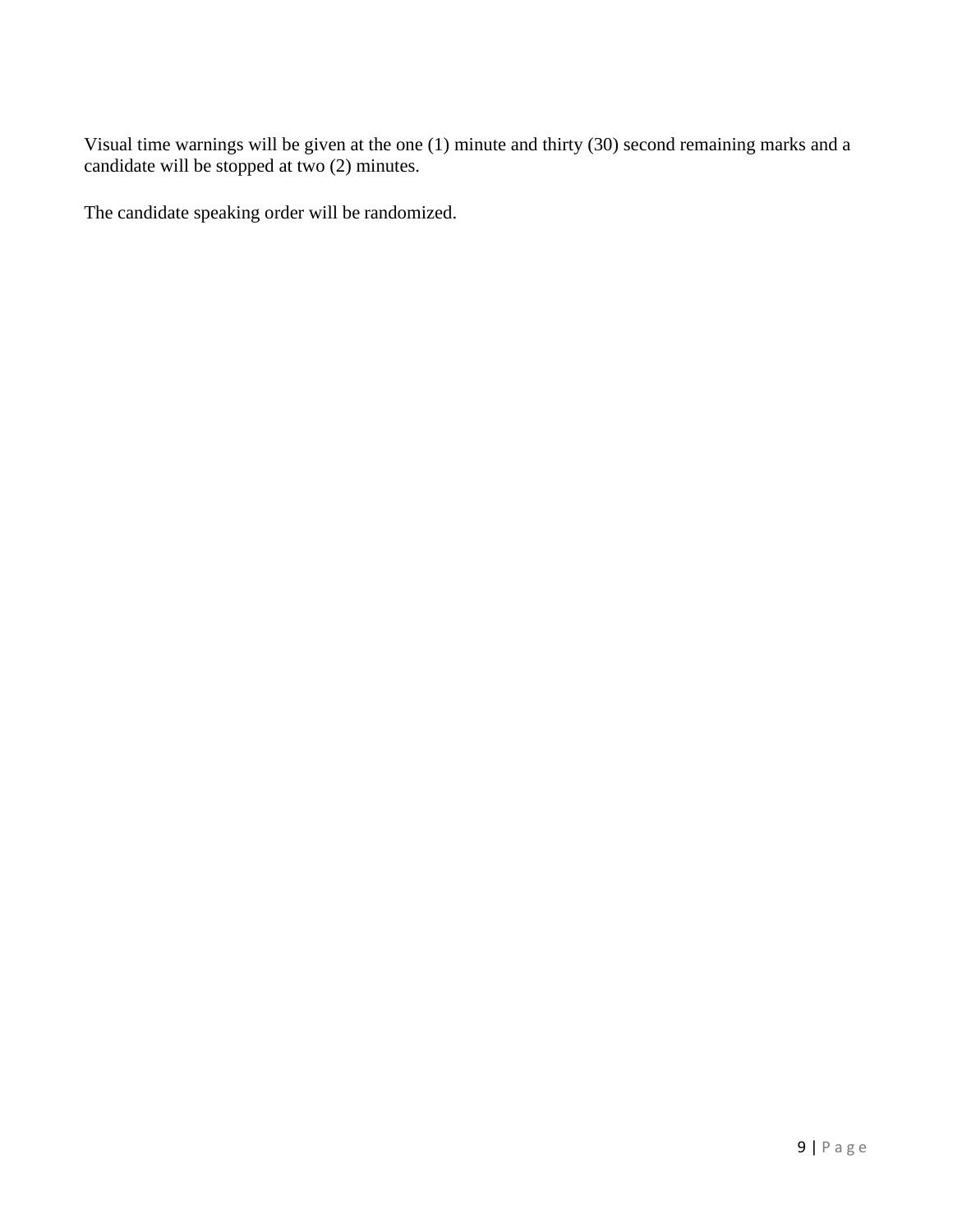## *Campaigning Rules and Procedures*

#### *Campaign Period*

There shall be a period existing in which candidates and campaign managers are allowed to campaign on social media. Candidates may begin campaigning at the close of the Opening Session of the 2022 Florida State Leadership Conference and will run until the end of the caucus sessions. Any campaigning or promotion outside of the period may be grounds for disqualification or other punitive action.

The following information will be provided by the candidate and shared by the Florida Business Professionals of America State Association online for members to access and learn more about the candidate:

- 1. Candidate's 100-word statement
- 2. Candidate's six 50-word question responses
- 3. Candidate's photo
- 4. Candidate's social media handles (Instagram, Facebook, Twitter)
- 5. Campaign manager's social media handles (Instagram, Facebook, Twitter) (if any)
- 6. Candidate's website link (if any)

Candidates will be introduced at the opening session. Following the opening session candidates and campaign managers may begin campaigning using business cards and word of mouth only. Only the candidate and the campaign manager are allowed to distribute cards and campaign other than at the rally. Business cards must be standard 3.5"x2" size.

Distribution of materials or display of posters or flyers is allowed during the Campaign Rally ONLY except for business cards (this does include the candidate's own chapter).

All materials, except for business cards which can be distributed only by the candidate and the campaign manager, must be contained within the Campaign Rally Room. Campaign materials may not be distributed, displayed, or posted at any time in any other conference property.

#### *Campaign Rally*

Prior to the start of the campaign rally candidates and their campaign managers will have 45 minutes to be able to set-up. It is at this time that typed signed expense reports will be due and booths will be verified by the State Officer Coordinator. The State Officer Coordinator reserves the right to ask for any item to be removed from the Campaign Rally.

Helium balloons, glitter, and confetti are not permitted in the Campaign Rally. Stickers are also not allowed to be handed out during the Campaign Rally.

Each candidate will be provided with space, including one (1) table and two (2) chairs, to set-up and distribute campaign literature.

Candidates will be assigned tables by a random assignment.

Posters may be hung on the table or displayed on an easel next to the table. Candidates must supply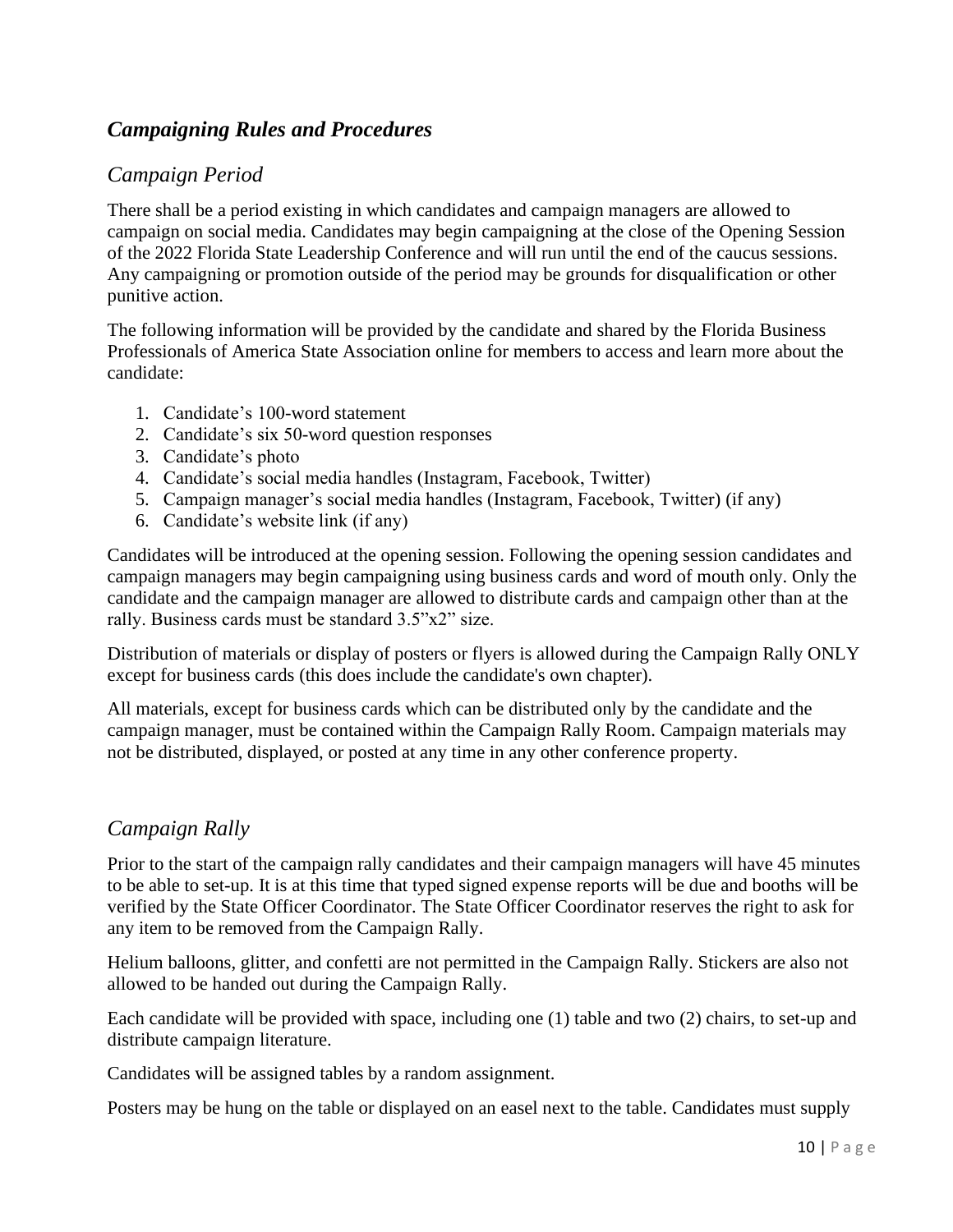their own easels. (One easel may be listed on the expense report at no cost. If you use more than one, you must list others at market value).

Only the candidate and the campaign manager can actively campaign during the rally.

The supply of electricity can not be guaranteed, and candidates should plan to provide their own power, if needed, by providing their own batteries and documenting such expense on their expense report.

#### *Social Media Campaign Policies*

Candidates and their campaigns are encouraged and expected to use social media to promote their campaign. It is not a requirement that State Officer Candidates establish new social media accounts for the purpose of campaigning. However, if the Candidate wishes to set up a new account, it is acceptable to do so.

Candidates are reminded to maintain a professional environment and campaign becoming of the positions in which they seek, at all times. Any material that is deemed to be offensive or inappropriate must be removed immediately at the request of the State Officer Coordinator, the State Advisor, or other designee; any direct messages from the official Florida BPA social media handles will come from an approved source and any directions given MUST be followed immediately. Any violations or repeated unprofessional behavior may result in disqualification.

Candidates are welcome to seek endorsements as they see fit, however, the following people are prohibited from providing endorsements, publicly contributing, or supporting any candidate(s): current National Officers, current State Officers, and any member of the Officer Election Committee. The only exception shall be made for current State Officers seeking re-election.

#### *Expense Report*

All candidates will be required to submit a typed expense report to the State Officer Coordinator at the beginning of the Campaign Rally Set-up. The Campaign Expense Report must include all materials or expenses generated during the campaign and will be verified by the Officer Elections Committee. The instructions and format to follow are included in this handbook. No matter the actual costs, copies will be listed on the expense report at 5 cents each for black and white copies and 25 cents each for color copies and pictures will be listed as \$0.10 for 4x6, \$0.25 for wallet, \$0.60 for 5x7, and \$2.50 for 8x10 for each picture used. Other sizes will be listed per market value. Any items received at a discount or for free must be listed at the fair market value. Please refer to the Campaign Expense Report example given in this handbook. The report and items used in the campaign must not exceed \$100.00. If an item is not listed on the expense report, corrective action may be taken. ALL items used during the campaign must be recorded.

Please be aware that the money a candidate spends on his/her campaign is the responsibility of the candidate. Florida BPA nor any area, region or chapter is required to reimburse a candidate for campaign expenses.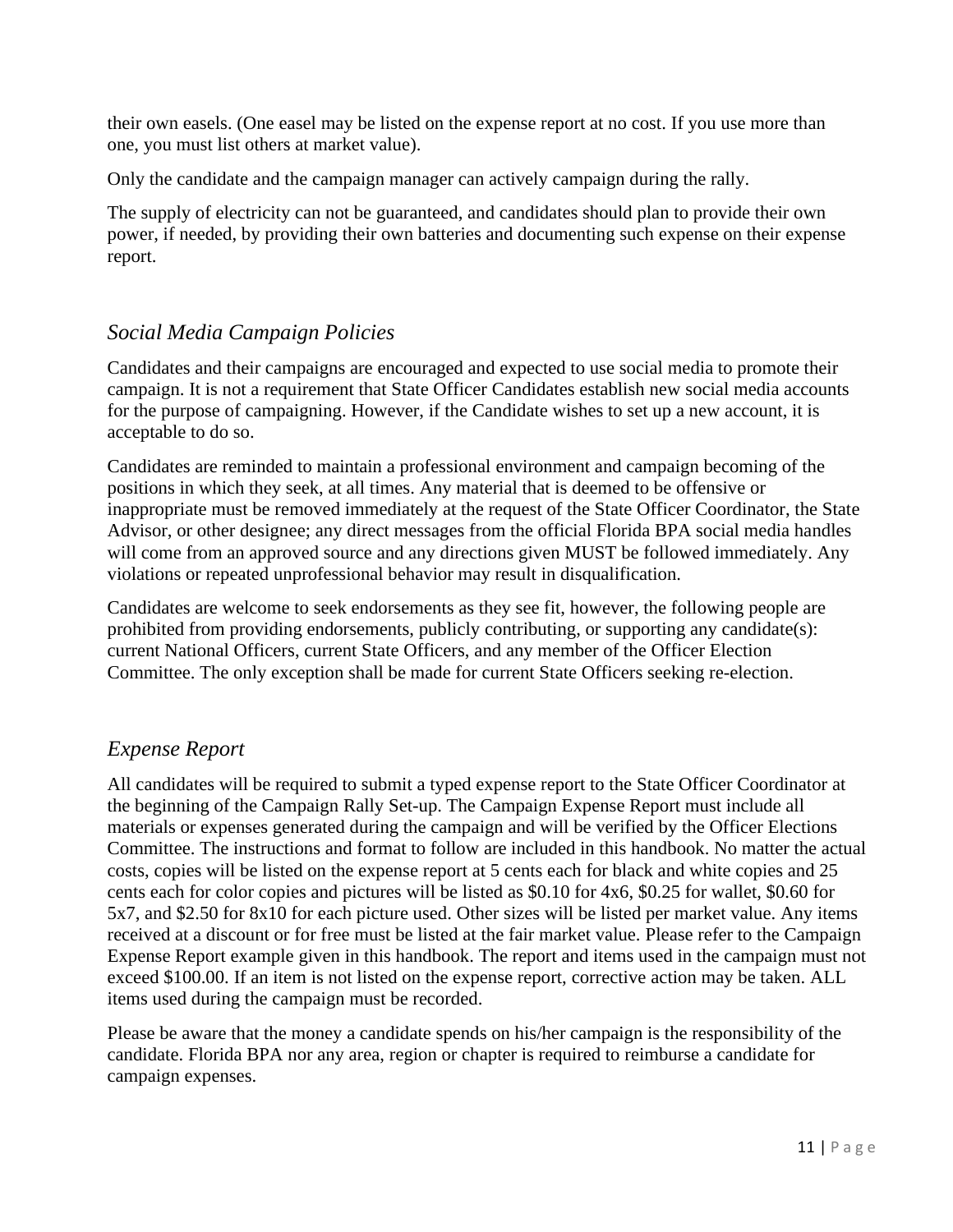## *Regional Caucuses*

Regional Caucuses will be held the evening February 25<sup>th</sup> the close of the open campaign period. Candidates and their respective campaign managers (if applicable) will progress from region to region following a schedule that will be sent to them in advance. Each region will be permitted ten (10) minutes to ask the candidate anything they want, however, is strongly encouraged to ask all candidates the same questions. An adult neutral moderator will be in each caucus room to ensure decorum. The caucuses will be open to any member, advisor, or other individual associated that respective region. Specific procedures regarding the regional caucuses will be forthcoming closer to the event.

#### *Voting*

Official votes will take place immediately following the Regional Caucuses. Delegates will be allowed to vote for up to six candidates that they think best fit the qualities of a State Officer but may vote for less than six. Candidates must receive a majority of votes in order to be installed as an Officer. In the event that less than six individuals receive a majority of votes, a single run-off election will be held for the number of remaining vacant slots. Appearing on the ballot will be the top candidates that did not receive a majority number of votes equal to the number of vacant positions plus one. None of the above will also appear on all ballots. In the event that not enough candidates receive a majority following the run-off the position will be declared vacant.

#### *Grievances*

Any grievances of any violations or perceived violations of the election handbook or campaign procedures can be submitted in writing to [kbennett@flbpa.org](mailto:kbennett@flbpa.org) by any member, advisor, or other individual associated with Business Professionals of America, Florida Association. All grievances should be submitted no later than 2 hours after the infraction and a response and ruling will be given no later than 36 hours after the submission of grievance.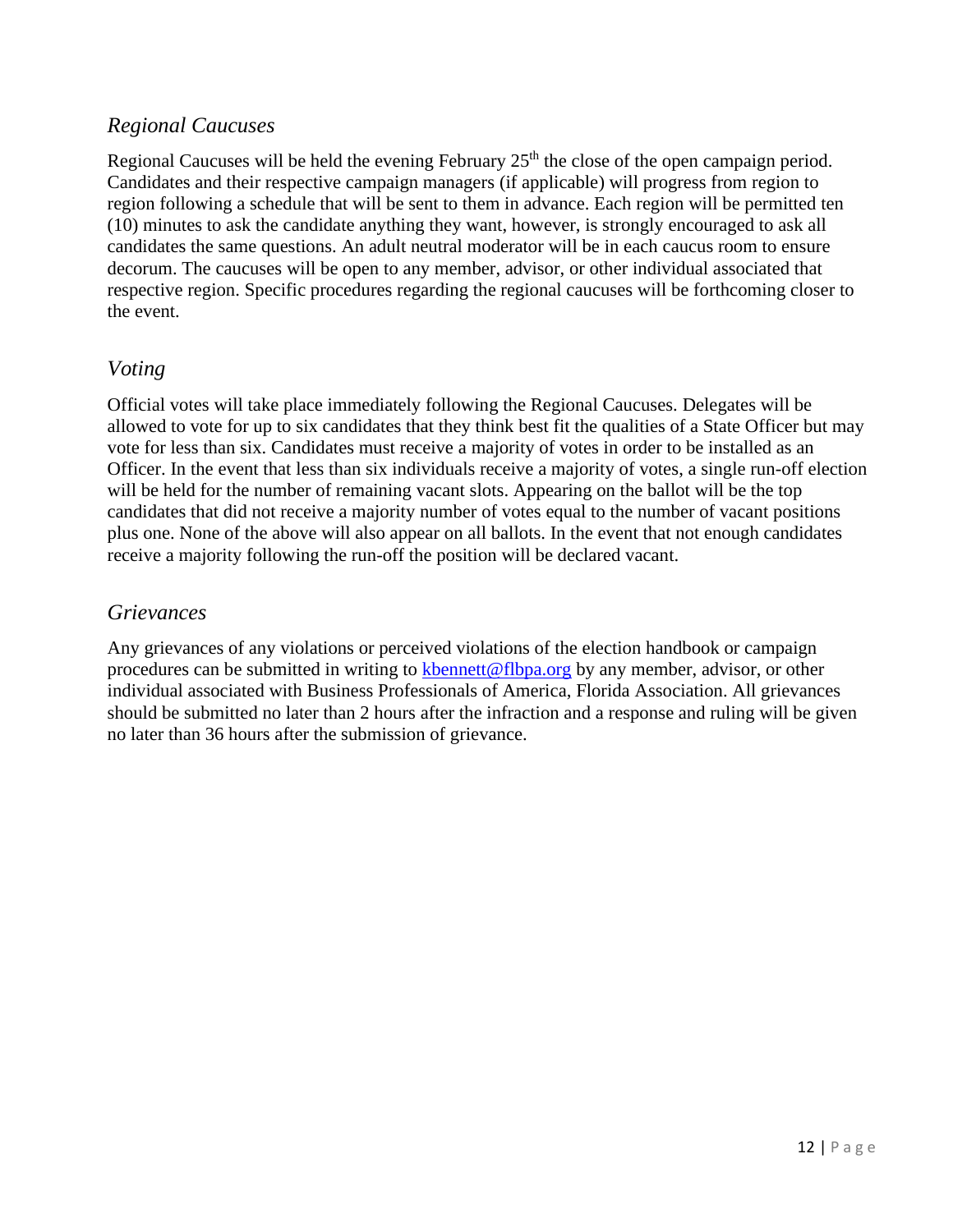# **Installation of State Officers**

Newly elected State Officers will be announced and installed at the end of the Grand Awards Ceremony at the end of the State Leadership Conference.

Elected State Officers will be under the direction of the State Officer Coordinator.

If a replacement is needed for any State Officer on or before the National Leadership Conference of the same year, the Board of Directors reserves the right to name a replacement. No replacement or alteration will be made to the Officer Team after this date.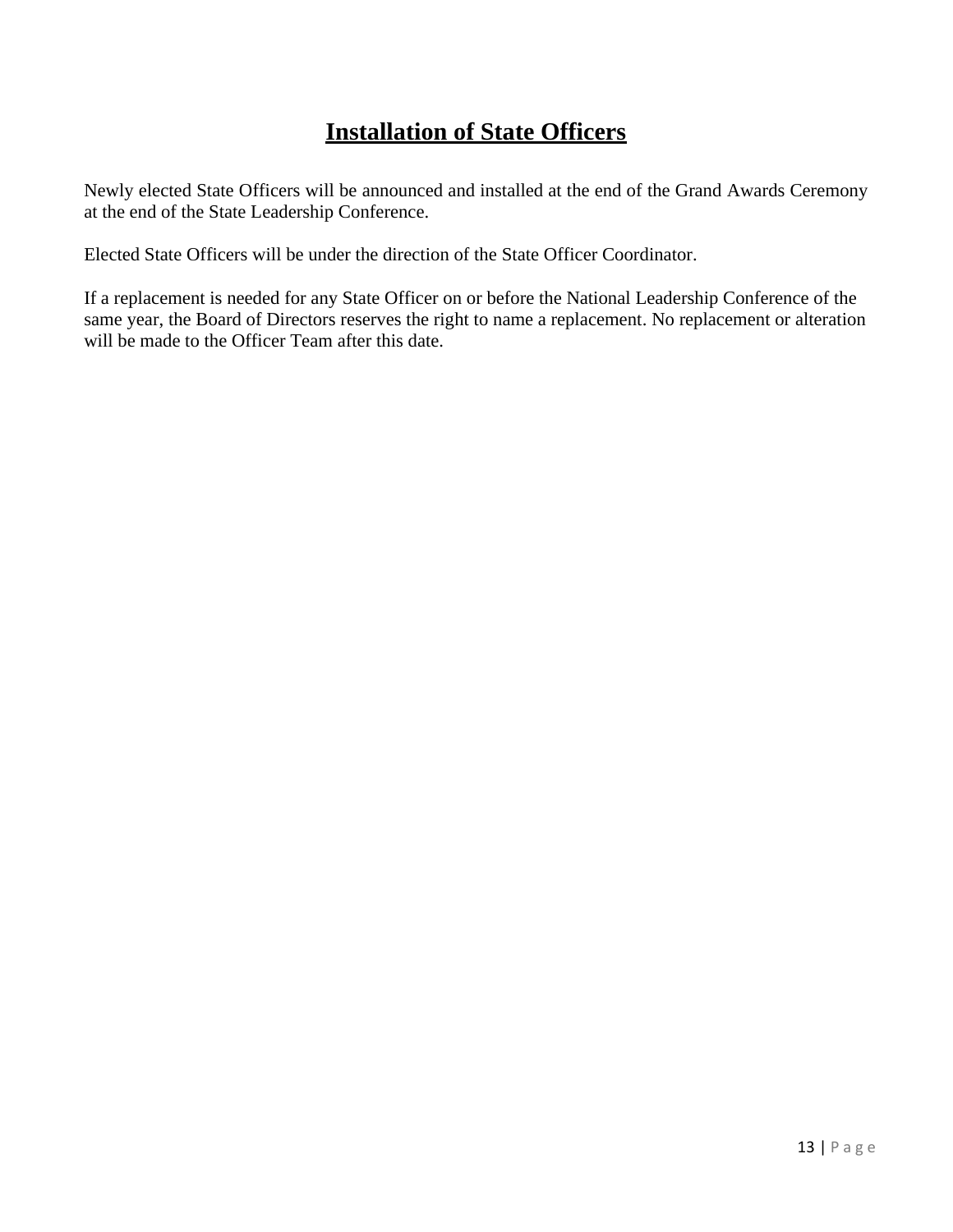# **BUSINESS PROFESSIONALS OF AMERICA – FLORIDA ASSOCIATION STATE OFFICER CANDIDATE INFORMATION FORM**

| Name of Candidate:         |                        |                  |
|----------------------------|------------------------|------------------|
| Phone Number:              | <b>Street Address:</b> |                  |
| City:                      | State:                 | ZIP Code:        |
| <b>Email Address:</b>      |                        |                  |
| Grade Level:               | T-shirt Size:          |                  |
| Parent/Guardian's Name:    | Phone Number:          |                  |
|                            |                        |                  |
| <b>SCHOOL INFORMATION</b>  |                        |                  |
| Name of School:            |                        |                  |
| Phone Number:              |                        |                  |
| <b>Street Address:</b>     |                        |                  |
| City:                      | State:                 | <b>ZIP</b> Code: |
| Chapter Advisor's Name***: |                        |                  |
| Phone Number:              | Email Address:         |                  |
| Principal's Name:          |                        |                  |

**\*\*\* This advisor will be associated with the candidate throughout the campaign process. This advisor will be copied on emails from the Officer Elections Committee regarding campaign processes, information, changes of plans, etc. If the candidate is elected to office this advisor's name and information will be given to the State Officer Coordinator for further correspondence about officer duties and events.**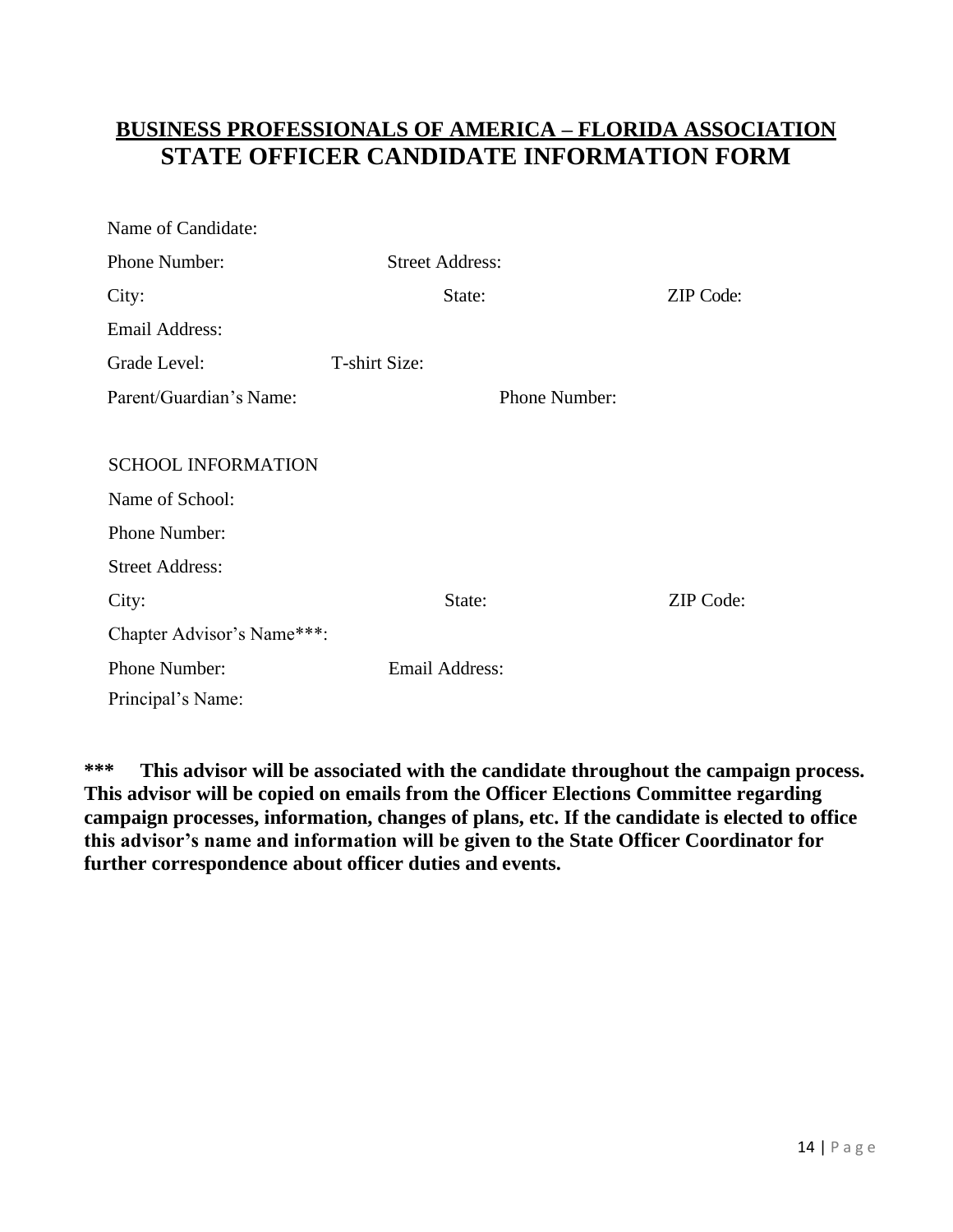# **BUSINESS PROFESSIONALS OF AMERICA - FLORIDA ASSOCIATION STATE OFFICER CANDIDATE NOMINATION FORM**

Name of Candidate:

#### **National Officer Instructions:**

Check this box if you are running for National Office

#### **State Officer Instructions:**

Check this box if you are running for Statewide General Office, and rank your preference:

Offices include:

- President
- Vice President
- Secretary
- Treasurer
- Historian
- Parliamentarian

Statewide General Offices:

1st choice:

2nd choice:

3rd choice:

4th choice:

- 5th choice:
- 6th choice: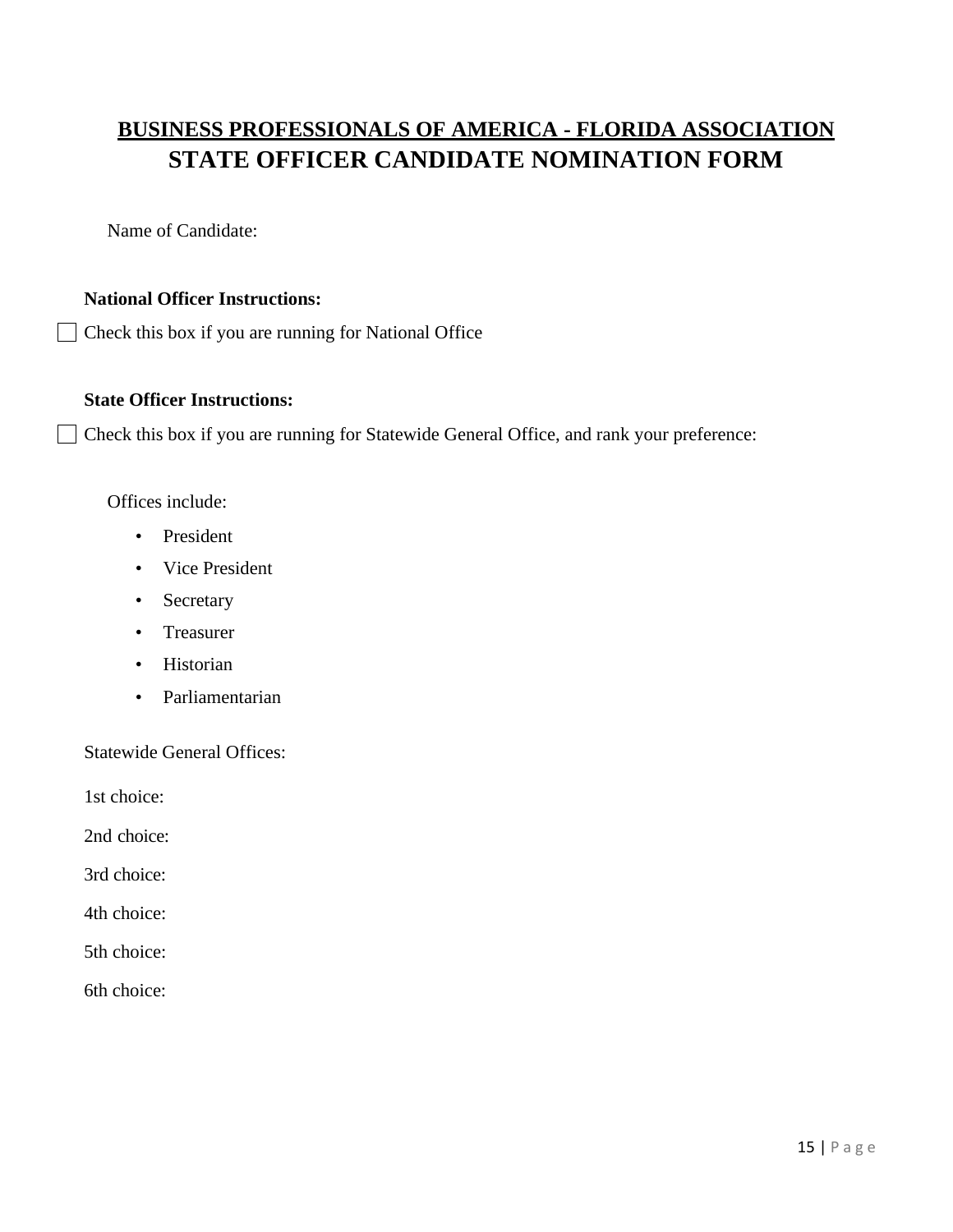# **BUSINESS PROFESSIONALS OF AMERICA - FLORIDA ASSOCIATION CHAPTER ADVISOR AND OFFICER CANDIDATE AGREEMENT**

Name of Candidate:

Name of Chapter Advisor:

Name of Chapter:

| $Dates*$                      | Event*                                   |
|-------------------------------|------------------------------------------|
|                               |                                          |
| Regularly Throughout the Year | <b>State Officer Meetings</b>            |
| May 4-8, 2022                 | National Leadership Conference - Dallas, |
|                               | TX                                       |
| June-July 2022                | <b>Officer Training Conference - TBD</b> |
| <b>July 2022</b>              | <b>FACTE Conference</b>                  |
| <b>July 2022</b>              | <b>Fall Planning Board Meeting</b>       |
| November 2022                 | <b>Regional Leadership Conferences</b>   |
| January 2023                  | <b>Pre-SLC Board Meeting-Orlando, FL</b> |
| February 22-27,               | State Leadership Conference - Orlando,   |
| 2023                          | FL                                       |

#### *CHAPTER ADVISOR AGREEMENT*

The above candidate is a member in good standing of the Chapter of Business Professionals of America, Florida Association, Chapter # . To the best of my knowledge all information submitted on, with or attached to this nomination form exists as presented. I understand that my State Officer Candidate's attendance at these events is mandatory unless prior approval is granted by the State Officer Coordinator or the Board of Directors. I understand that my candidate has agreed to perform all assignments designated by the Regional Advisor, the State Officer Coordinator, and the State Advisor, as given through the State Officer Coordinator. I understand that should my candidate be unable to fulfill these requirements, my candidate will be removed from office and may be held responsible for reimbursing the organization for expenses incurred. My candidate and I have read through this State Officer Election Handbook in its entirety and agree to its rules and regulations.

Signature of Officer Candidate's Advisor Date

\*Dates and events subject to change due to the COVID-19 Pandemic or organizational shifts. Attendance may be required at more than just the events listed above.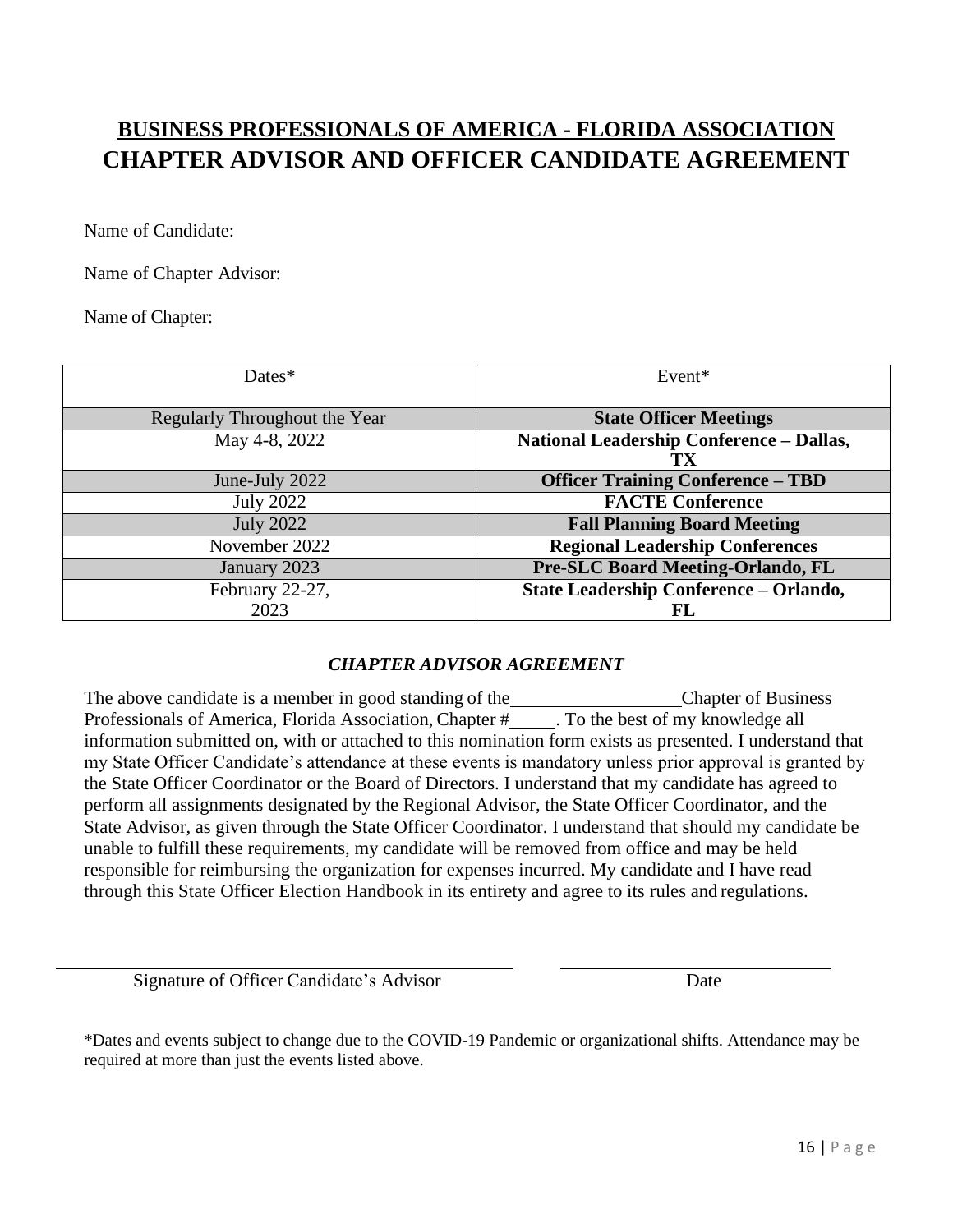# **BUSINESS PROFESSIONALS OF AMERICA - FLORIDA ASSOCIATION OFFICER CALENDAR**

If elected as a State Officer, I, agree to participate in the following events:

| Dates $*$                     | Event*                                   |
|-------------------------------|------------------------------------------|
| Regularly Throughout the Year | <b>State Officer Meetings</b>            |
| May 4-8, 2022                 | National Leadership Conference -         |
|                               | Dallas, TX                               |
| June-July 2022                | <b>Officer Training Conference - TBD</b> |
| <b>July 2022</b>              | <b>FACTE Conference</b>                  |
| <b>July 2022</b>              | <b>Fall Planning Board Meeting</b>       |
| November 2022                 | <b>Regional Leadership Conferences</b>   |
| January 2023                  | <b>Pre-SLC Board Meeting-Orlando, FL</b> |
| February 22-27,               | <b>State Leadership Conference -</b>     |
| 2023                          | Orlando, FL                              |

#### *OFFICER CANDIDATE AGREEMENT*

I (the State Officer Candidate) understand that my attendance at these events is mandatory unless prior approval is granted by the State Officer Coordinator, and the Board of Directors. I also agree to perform all assignments designated by the Regional Advisor, the State Officer Coordinator, and the State Advisor, as given through the State Officer Coordinator. I understand that should I be unable to fulfill these requirements, I may be removed from office and be held responsible for reimbursing the organization for expenses incurred on my behalf.

If elected, I agree to attend the upcoming National Leadership Conference, to attend all Regional and State meetings, to adhere to the Code of Ethics, and to actively serve in office to the best of my ability. I also agree to adhere to the rules and regulations as outlined in this State Officer Election Handbook, and to abide by the Constitution and policies of Business Professionals of America, Florida Association.

Signature of Officer Candidate Date

Signature of Officer Candidate's Parent/Guardian Date

\*Dates and events subject to change due to the COVID-19 Pandemic or organizational shifts. Attendance may be required at more than just the events listed above.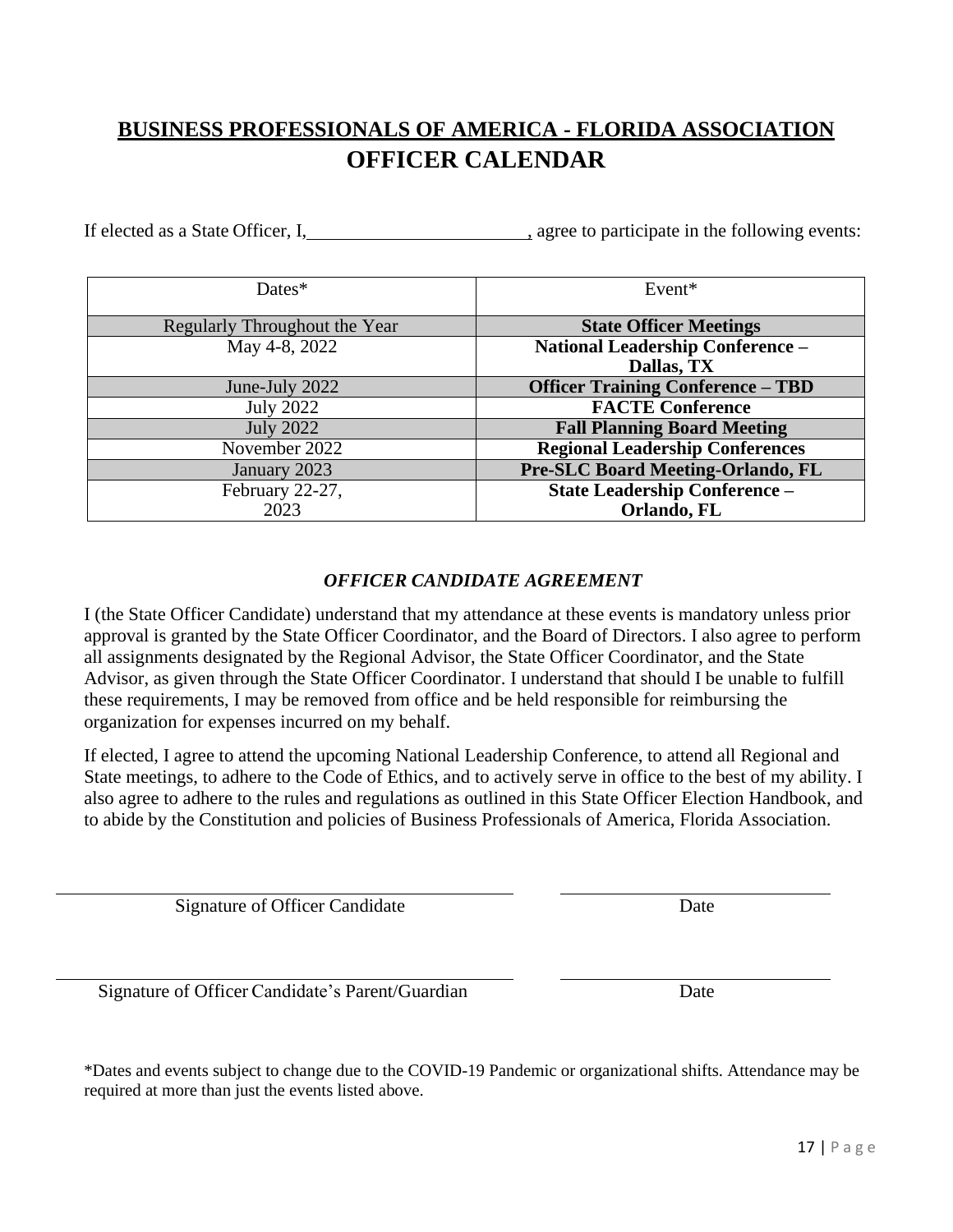## **BUSINESS PROFESSIONALS OF AMERICA - FLORIDA ASSOCIATION SOCIAL MEDIA POLICY**

If elected as a State Officer, you will represent not only the state and chapter you are from, but you also serve as a brand ambassador for Business Professionals of America and are expected to portray yourself, and the organization, in a positive manner at all times. You are also responsible for completing your assigned duties through BPA social media bases. As a State Officer, you must read and sign this contract acknowledging the Officer's Responsibility to use Social Media responsibly and with accountability as a member of the Florida Business Professionals of America State Officer Team. All State Officers are required to comply with the following:

#### **Responsibilities:**

- Complete all assigned social media postings in a timely manner
- Maintain and reflect the positive professional image of Business Professionals of America
- Interact with both Florida and National membership on BPA professional accounts
- Post appropriately, respectfully, and thoughtfully

| Do's                                              | Don'ts                                            |
|---------------------------------------------------|---------------------------------------------------|
| Follow both National and Florida BPA social       | Block any Florida BPA staff from viewing your     |
| media platforms as well as allow State BPA staff  | posts                                             |
| to follow you                                     |                                                   |
| Positively interact with membership using         | Use any derogatory language, remarks, or          |
| professional and encouraging language             | profanity                                         |
| Keep personal views off all BPA accounts          | Involve yourself with alcohol or drugs, including |
|                                                   | liking and quoting such references                |
| Immediately remove anything when asked to do so   | Forget and/or ignore your responsibilities        |
| Complete all assigned postings or get someone to  | Share any account information to those not on the |
| cover for you                                     | team                                              |
| Be your professional self and share BPA news      | Have incriminating, violence, any form of nudity, |
| through all social media platforms supported by   | inappropriate gestures, references, etc.          |
| <b>FLBPA</b>                                      |                                                   |
| Think twice before posting or putting yourself in |                                                   |
| inappropriate positions                           |                                                   |

By signing this Social Media Agreement, you are stating that you will follow the rules indicated above and you understand that disciplinary actions may be imposed for failure to comply with those rules.

Signature of Officer Candidate Date

Signature of Officer Candidate's Parent/Guardian Date

Signature of Officer Candidate's Advisor Date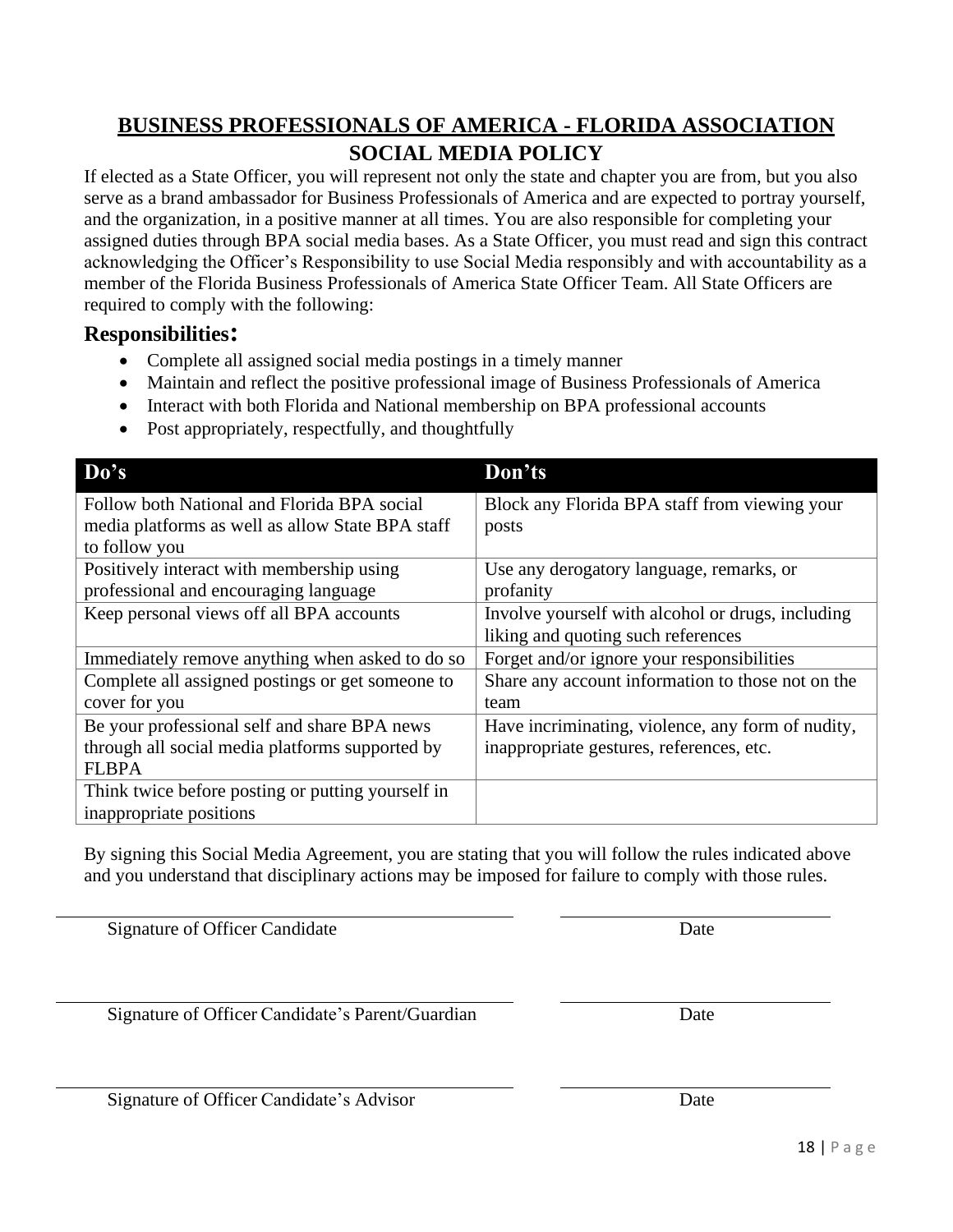# **BUSINESS PROFESSIONALS OF AMERICA - FLORIDA ASSOCIATION OFFICER CODE OF ETHICS**

Name of Candidate:

As an officer of Business Professionals of America, I understand and agree to abide by the Delegate Code of Conduct and all policies and procedures relating to officers and members as indicated in the Policies and Procedures Handbook. In addition, I agree to the following: I will:

- 1. Follow instructions as directed by those in charge.
- 2. Wear official dress and/or designated dress by the State Officer Coordinator, when traveling to/from an assignment and using any publictransportation.
- 3. Serve as a member of the Officer Team by always maintaining a cooperative attitude.
- 4. Maintain proper dress and good grooming on all occasions.
- 5. Treat all members equally by not favoring one over another.
- 6. Behave in a manner which conveys and commands respect without any air of superiority.
- 7. Maintain dignity while being personable, concerned and interested in fellow members.
- 8. Respect curfew and stay in the hotel room that I am assigned (male and female officers are not to be in the same sleeping room at the same time).
- 9. Attend all sessions and activities assigned unless engaged in some specific assignment taking place at the same time.
- 10. Keep the State Officer Coordinator informed of activities and whereabouts at all time.
- 11. Abide by the Social Media Policy.

I will not:

- 1. Use alcohol, drugs or tobacco while in attendance at any function concerning Business Professionals of America.
- 2. Engage in any romantic activity with any other BPA State, National, or Regional Officer.
- 3. Frequent any place or engage in any activities, which in any way could raise question as to my moral character.
- 4. Use language that is not considered wholesome in any speech or informal conversation.
- 5. Engage in any conversations that belittle or downgrade fellow Business Professionals of America members, officers, and/or adults.
- 6. Use a personal vehicle or ride in vehicles not approved by State Officer Coordinator, while representing or acting on behalf of Business Professionals of America.
- 7. Be allowed in the rooms assigned to the opposite sex unless accompanied by State Officer Coordinator or designee.

Signature of Officer Candidate Date

Signature of Officer Candidate's Parent/Guardian Date

Signature of Officer Candidate's Advisor Date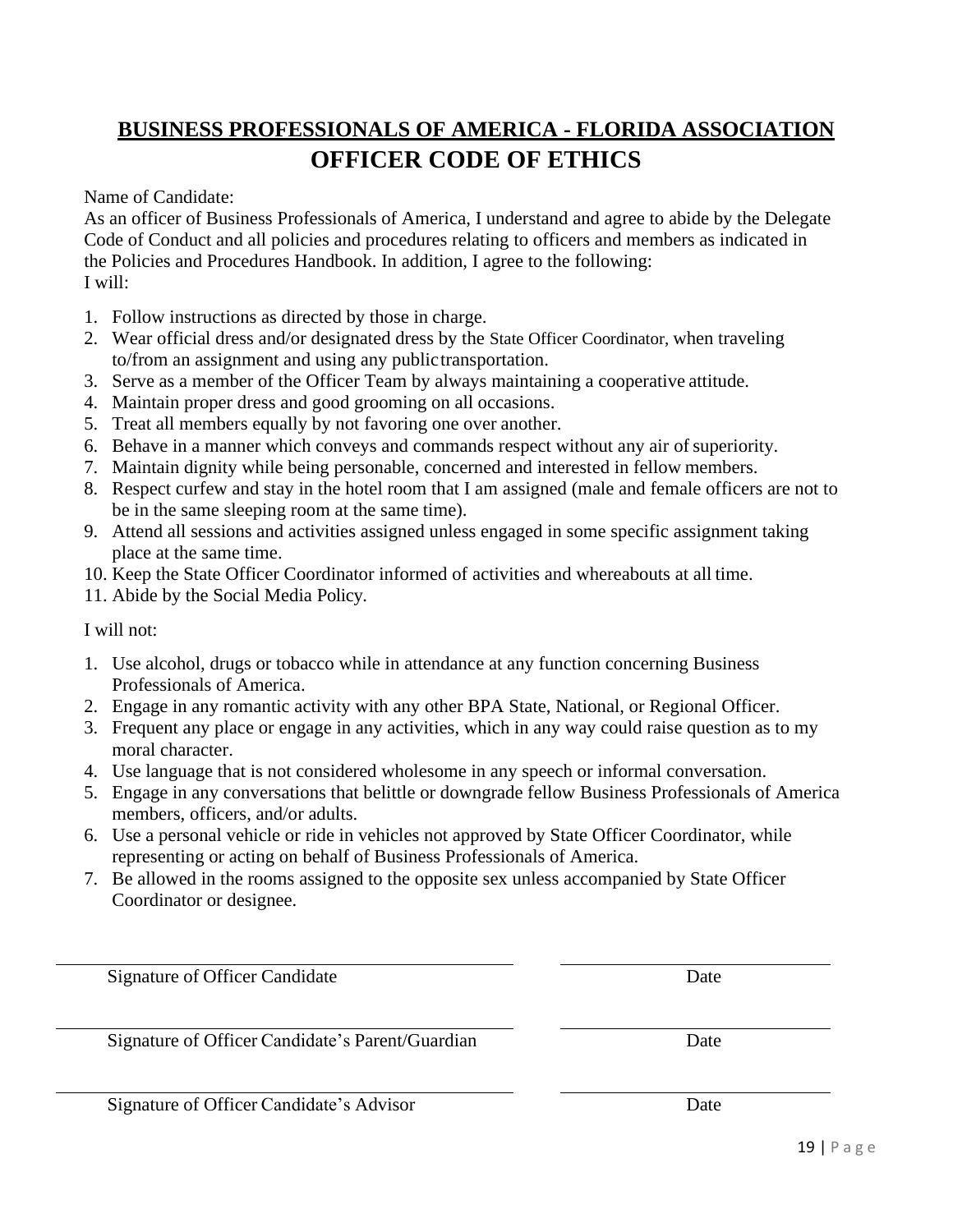# **BUSINESS PROFESSIONALS OF AMERICA - FLORIDA ASSOCIATION MEDIA RELEASE FORM**

I grant permission to Business Professionals of America, Florida Association, to use my child's name and/or photographs for use in organization publications such as recruiting brochures, newsletters, and websites, and to use my name/and or photographs on display boards, and to use my name and/or photographs in electronic versions of the same publications or on the Business Professionals of America, Florida Association website or other electronic forms or media.

I hereby waive any right to inspect or approve the finished photographs or printed or electronic matter that may be used in conjunction with them now or in the future, whether that use is known to me or unknown, and I waive any right to royalties or other compensation arising from or related to the use of the photograph.

I hereby agree to release, defend, and hold harmless Business Professionals of America, Florida Association, including any firm publishing and/or distributing the finished product in whole or in part, whether on paper or via electronic media, from and against any claims, damages or liability arising from or related to the use of the photographs and information, including but not limited to any misuse, distortion, blurring, alteration, optical illusion or use in composite form, either intentionally or otherwise, that may occur or be produced in taking, processing, reduction or production of the finished product, its publication or distribution.

Please check the paragraph below which is applicable to your present situation:

- I am the parent or legal guardian of the below named child. I have read this release before signing below, and I fully understand the contents, meaning and impact of this release. I understand that I am free to address any specific questions regarding this release by submitting those questions in writing prior to signing, and I agree that my failure to do so will be interpreted as a free and knowledgeable acceptance of the terms of this release.
- I am a Post-secondary member, and I am competent to contract in my own name. I have read this release before signing below, and I fully understand the contents, meaning and impact of this release. I understand that I am free to address any specific questions regarding this release by submitting those questions in writing prior to signing, and I agree that my failure to do so will be interpreted as a free and knowledgeable acceptance of the terms of this release. Sign on the parent line.

Candidate's Name: Street Address: City, State, ZIP: Parent/Legal Guardian Name:

 $\mathbf{I}$ 

 $\Box$ 

Signature of Officer Candidate's Parent/Guardian Date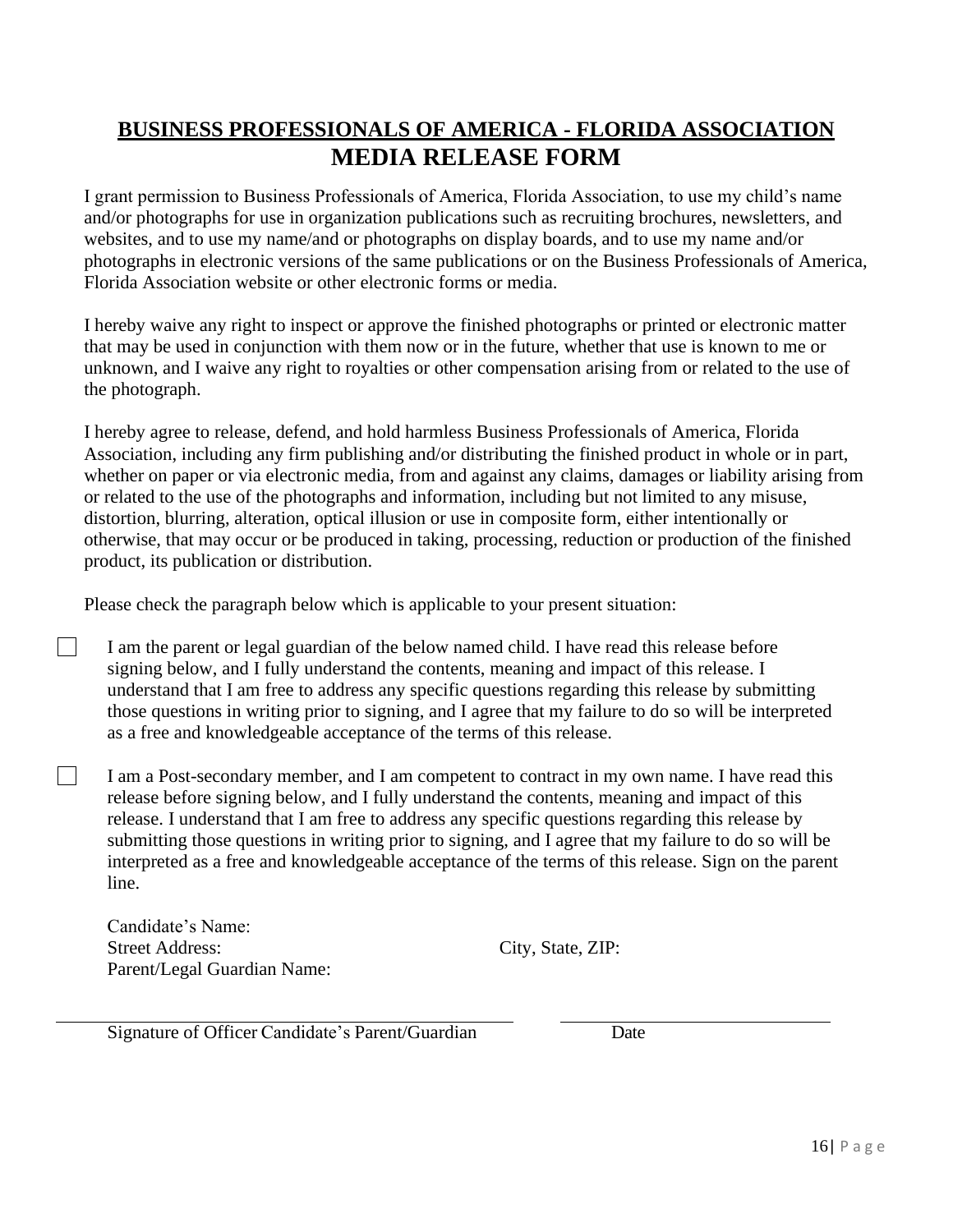# **BUSINESS PROFESSIONALS OF AMERICA - FLORIDA ASSOCIATION CAMPAIGN EXPENSE REPORT**

Candidate Name:

| <b>State Officer Campaign Expense Report</b><br># of Units Qty. Description Cost per U |                       |  |               |                          |  |
|----------------------------------------------------------------------------------------|-----------------------|--|---------------|--------------------------|--|
| <b>Item</b>                                                                            |                       |  | Cost per Unit | <b>Total Cost</b>        |  |
|                                                                                        |                       |  |               |                          |  |
|                                                                                        |                       |  |               |                          |  |
|                                                                                        |                       |  |               |                          |  |
|                                                                                        |                       |  |               |                          |  |
|                                                                                        |                       |  |               |                          |  |
|                                                                                        |                       |  |               |                          |  |
|                                                                                        |                       |  |               |                          |  |
|                                                                                        |                       |  |               |                          |  |
|                                                                                        |                       |  |               |                          |  |
|                                                                                        |                       |  |               |                          |  |
|                                                                                        |                       |  |               |                          |  |
|                                                                                        |                       |  |               |                          |  |
|                                                                                        |                       |  |               |                          |  |
|                                                                                        |                       |  |               |                          |  |
|                                                                                        |                       |  |               |                          |  |
|                                                                                        |                       |  |               |                          |  |
|                                                                                        |                       |  |               |                          |  |
|                                                                                        |                       |  |               |                          |  |
|                                                                                        |                       |  |               |                          |  |
|                                                                                        |                       |  |               |                          |  |
|                                                                                        |                       |  |               |                          |  |
|                                                                                        |                       |  |               |                          |  |
|                                                                                        |                       |  |               |                          |  |
|                                                                                        |                       |  |               |                          |  |
|                                                                                        | <b>Total Expenses</b> |  |               | $\overline{\mathcal{L}}$ |  |

I verify this report is true and factual and understand that I will not receive reimbursements for these expenses.

Signature of Officer Candidate Date

Signature of Officer Candidate's Campaign Manager Date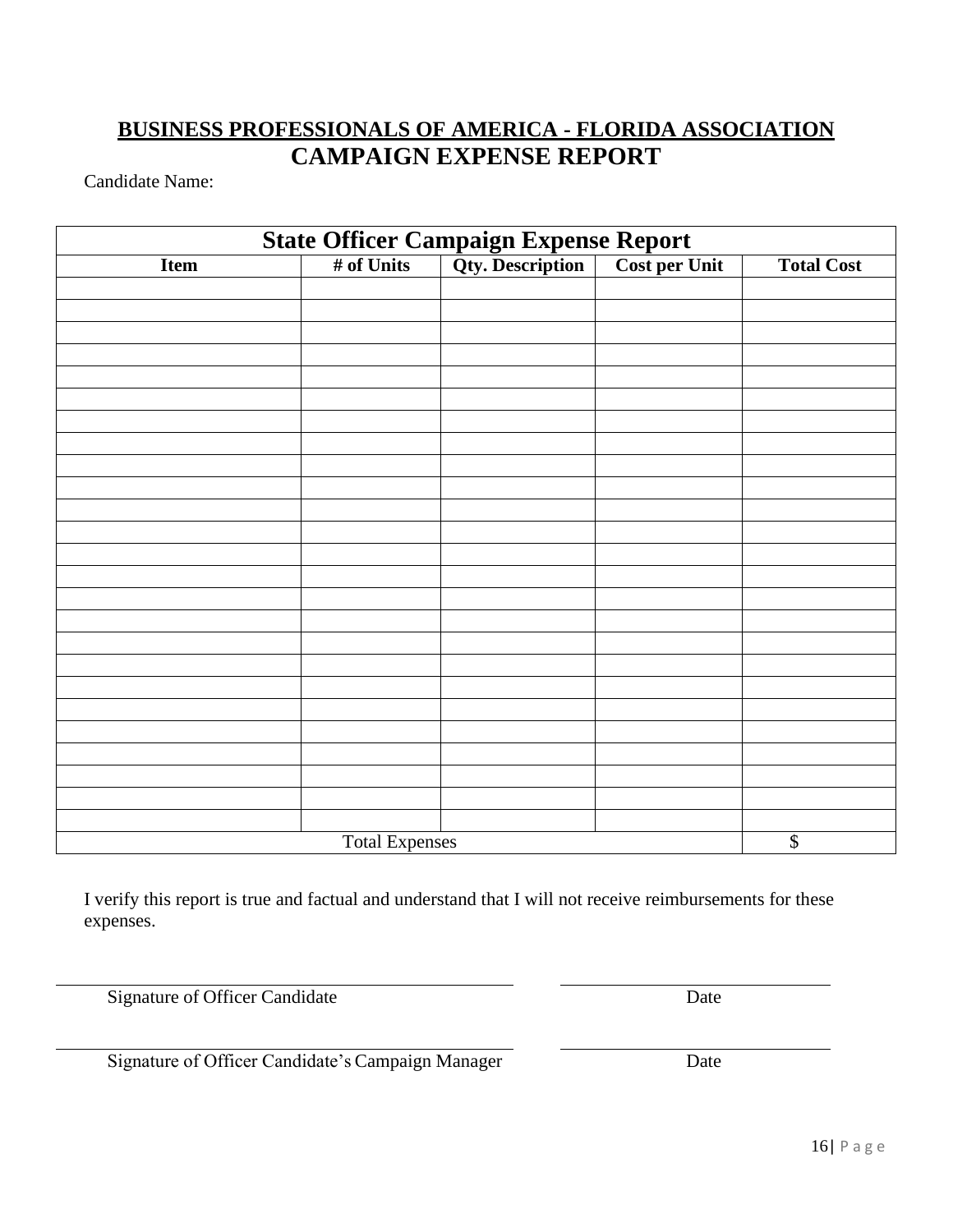# **Campaign Expense Report Format Sample**

The Campaign Expense Report will be submitted to the Officer Elections Committee during the time of the Campaign Rally Set‐Up. List every item that is used for your campaign and/or campaign booth, even if it's donated or free of charge. Calculate the market value for all donated items. If the item is not listed on the Expense Report, punitive action may be taken.

No matter the actual costs, copies will be listed on the expense report at 5 cents each for black and white copies and 25 cents each for color copies and pictures will be listed as \$0.10 for 4x6, \$0.25 for wallet, \$0.60 for 5x7, and \$2.50 for 8x10 for each picture used. Other sizes will be listed per market value. Any items received at a discount or for free must be listed at the fair market value.

State Officer Candidates should provide copies of all receipts available. For items where there is no receipt, an estimated market value for the item should be used. Be specific and make sure you cover every item. You will not be allowed to start your campaign without an accurate expense report.

*Sample:*

#### Candidate Name: John Doe

| <b>State Officer Campaign Expense Report</b> |            |                         |                      |                   |
|----------------------------------------------|------------|-------------------------|----------------------|-------------------|
| <b>Item</b>                                  | # of Units | <b>Qty. Description</b> | <b>Cost per Unit</b> | <b>Total Cost</b> |
| Poster Board                                 | 3          | Each                    | \$1.00               | \$3.00            |
| Glue Stick                                   |            | Each                    | \$1.98               | \$1.98            |
| <b>Permanent Markers</b>                     |            | Package                 | \$2.45               | \$2.45            |
| <b>Construction Paper</b>                    | 4          | Packages                | \$1.20               | \$4.80            |
| Tape                                         |            | Roll                    | \$0.99               | \$0.99            |
| Lollipops                                    | 3          | <b>Bags</b>             | \$2.00               | \$6.00            |
| <b>Black and White Copies</b>                | 8          | <b>Sheets</b>           | \$0.10               | \$0.80            |
| <b>Color Copies</b>                          | 17         | <b>Sheets</b>           | \$0.40               | \$6.80            |
| <b>Business Cards</b>                        | 40         | Cards                   | \$0.20               | \$8.00            |
| Ink                                          | 2          | Cartridges              | \$24.95              | \$49.90           |
| <b>Total Expenses</b>                        |            |                         |                      | \$84.72           |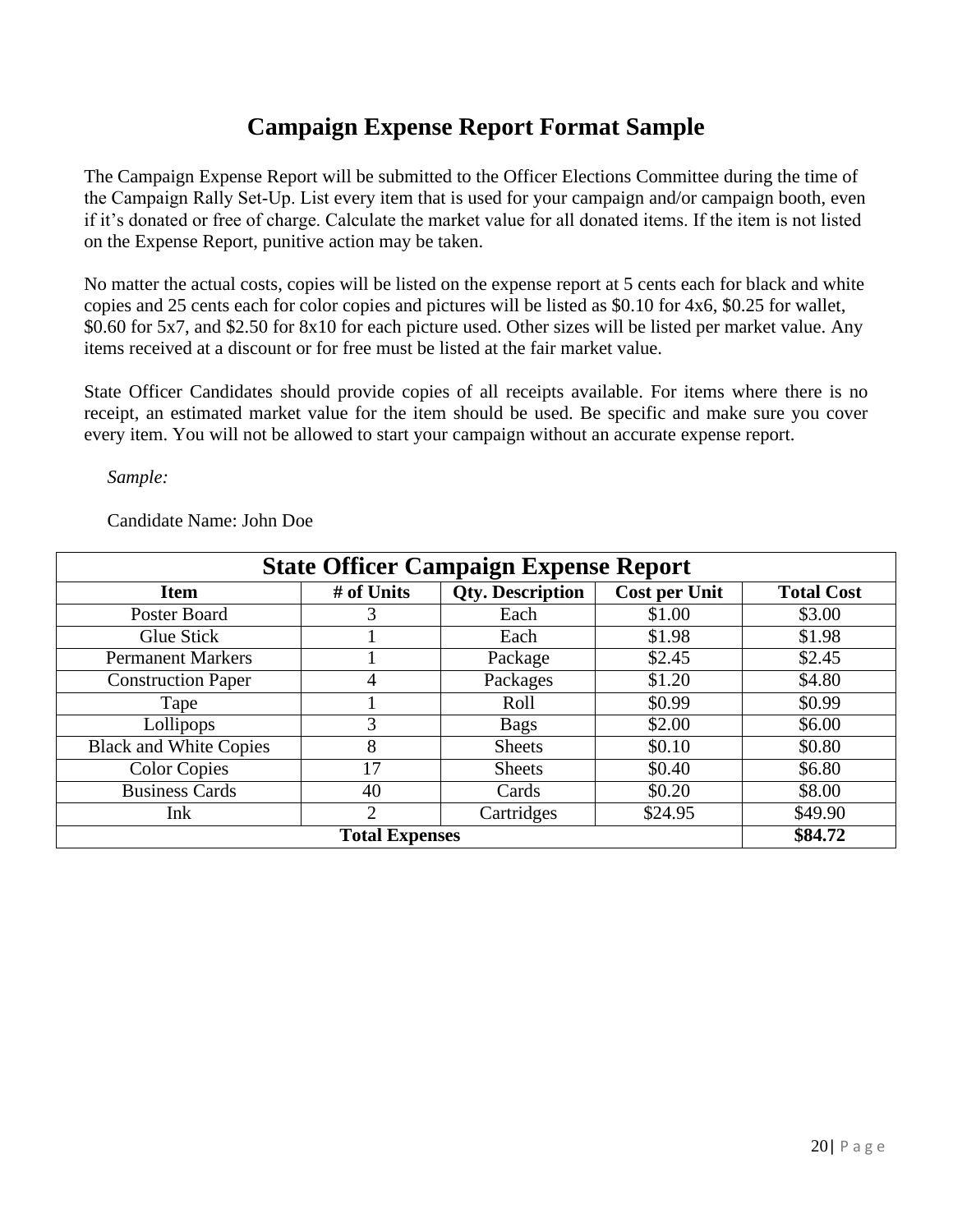## **Candidate's Social Media Questions**

Your answers to the following questions will be posted online. A link will also be posted on the Florida Business Professionals of America Instagram and Twitter accounts, as well as emailed to candidates. Limit your responses to 50 words or less for each question. Answers longer than 50 words will be cut off at the 50-word mark. You may choose not to respond to any/all questions; however, it will be stated that you chose not to respond. Send a copy of your answers with your application packet due February 1, 2022

- 1. What experiences have you had in Business Professionals of America to prepare you for state office?
- 2. What experiences have you had outside of BPA to prepare you for state office?
- 3. What makes you a leader?
- 4. Can you commit time to being a state officer?
- 5. What changes and enhancements will you make as a state officer?
- 6. What do you think your biggest challenge as state officer will be?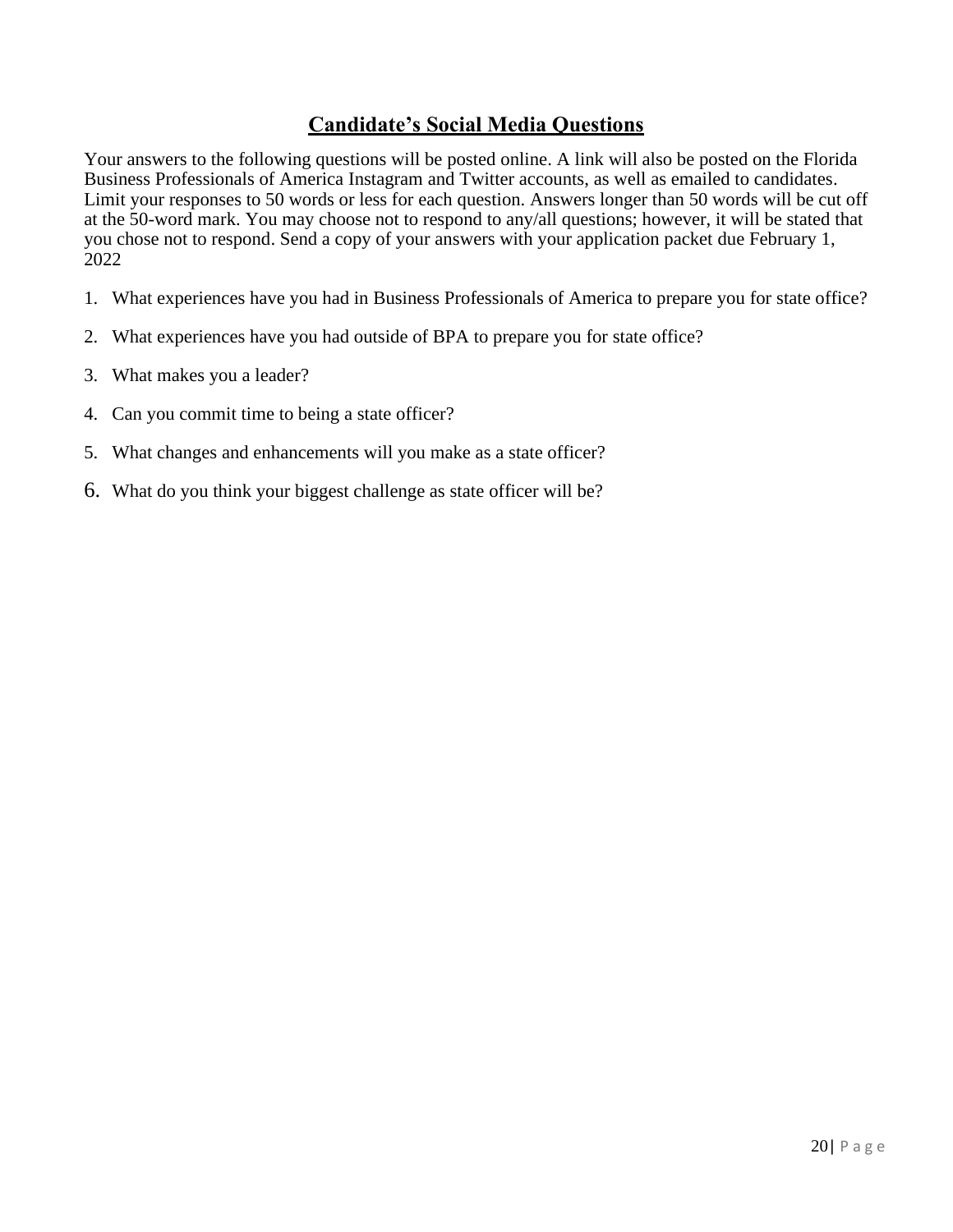# **State Officer Candidate Check List**

State Officer Candidates will be expected to submit the completed Officer Election Packet by the set deadline via email to [kbennett@flbpa.org](mailto:kbennett@flbpa.org) or mailed and postmarked by the deadline to the below address. The deadline is **February 1, 2022 at 11:59 pm EST**. Please send all documents together TYPED as one packet in either PDF or WORD format.

The Officer Election Packet should include:

Forms included in this Handbook:

- State Officer Candidate Information Form
- State Officer Candidate Nomination Form
- Chapter Advisor and Officer Candidate Agreement
- Officer Calendar
- Social Media Policy
- Officer Code of Ethics
- Media Release Form

Documents produced by the Candidate:

- Unofficial High School Transcript
- Candidate Cover Letter
- Résumé
- Letter of Recommendation (from advisor)
- Letter of Recommendation (from other)
- 100 Word Statement
- Social Media Questions
- Digital Photo of Candidate (attached as a .JPG) (include as separate file)

If the writer of a letter of recommendation wishes to send it separately, they may send it via email to [kbennett@flbpa.org](mailto:kbennett@flbpa.org) or to the below address prior to the application deadline. Letters of recommendation sent in this manner will not be shared with the candidate.

Items submitted by mail can be sent via USPS to: Mr. Kyle Bennett 1000 Holt Ave. – 4039 Winter Park, FL 32789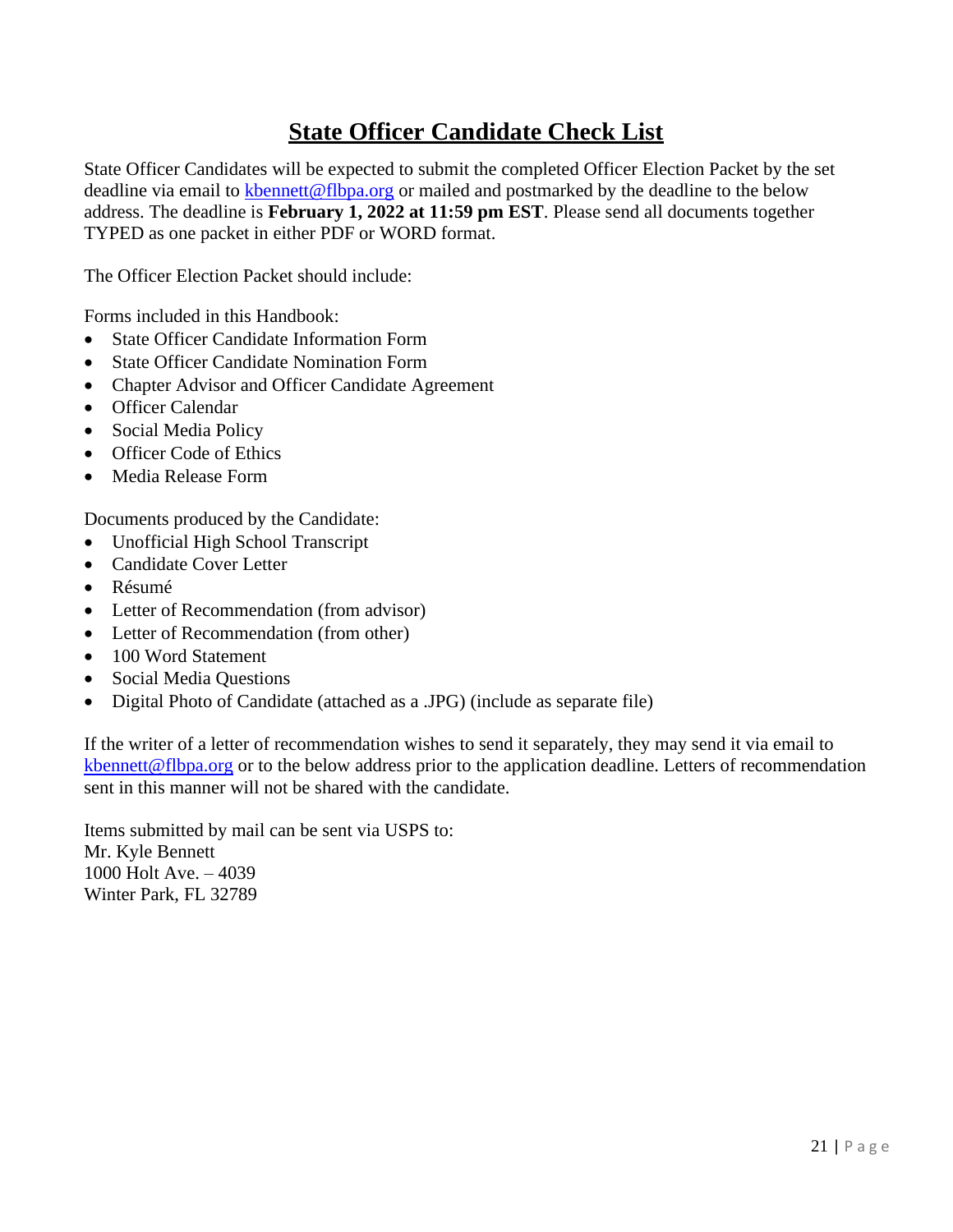# **State Officer Election Timeline**

Below is a table with the timeline with the 2022 Florida Business Professionals of America State Officer Election. Times and dates are subject to change, but candidates will be given due notice if that happens. The last column should be used by candidates to determine deadlines and required attendance and are expected to meet all obligations, failure to do so may result in disqualification. If there is an extenuating circumstance please notify the State Officer Coordinator, Kyle Bennett, [kbennett@flbpa.org](mailto:kbennett@flbpa.org) as soon as possible. If that happens, we will do our best to make accommodations, but cannot make any guarantees something will be able to be rescheduled.

| <b>Date</b>                            | <b>Event</b>                                  | <b>Notes</b>                                                                                                                                                                                                                                                                                                                                                                     | <b>Participants</b>                                                                                           | <b>Required</b><br><b>Action/Attendance?</b><br>(For Candidates) |
|----------------------------------------|-----------------------------------------------|----------------------------------------------------------------------------------------------------------------------------------------------------------------------------------------------------------------------------------------------------------------------------------------------------------------------------------------------------------------------------------|---------------------------------------------------------------------------------------------------------------|------------------------------------------------------------------|
| <b>Thursday</b><br>January 13,<br>2022 | Running for<br><b>State Office</b><br>Webinar | $7$ pm – Virtual webinar<br>conducted by members<br>of the 2021-22 Florida<br><b>State Officer Team on</b><br>running for state officer<br>and reviewing the<br>packet, guidelines, and<br>qualifications. Will be<br>followed by a Q&A<br>session about the<br>experiences of the<br>current Officer team<br>during their time in<br>office. Zoom link:<br>zoom.us/j/8214922311 | 21-22 State<br>Officer Team,<br><b>State Officer</b><br>Coordinator<br>Open to all<br>members and<br>advisors | N <sub>o</sub>                                                   |
| <b>Thursday</b><br>January 25,<br>2022 | Running for<br><b>State Office</b><br>Webinar | $7$ pm – Virtual webinar<br>conducted by members<br>of the 2021-22 Florida<br><b>State Officer Team on</b><br>running for state officer<br>and reviewing the<br>packet, guidelines, and<br>qualifications. Will be<br>followed by a Q&A<br>session about the<br>experiences of the<br>current Officer team<br>during their time in<br>office. Zoom link:<br>zoom.us/j/8214922311 | 21-22 State<br>Officer Team,<br><b>State Officer</b><br>Coordinator<br>Open to all<br>members and<br>advisors | N <sub>o</sub>                                                   |
| <b>Tuesday</b><br>February 1,          | Officer<br>Election                           | $11:59$ pm – Submit via<br>email to                                                                                                                                                                                                                                                                                                                                              | Candidates                                                                                                    | <b>YES</b>                                                       |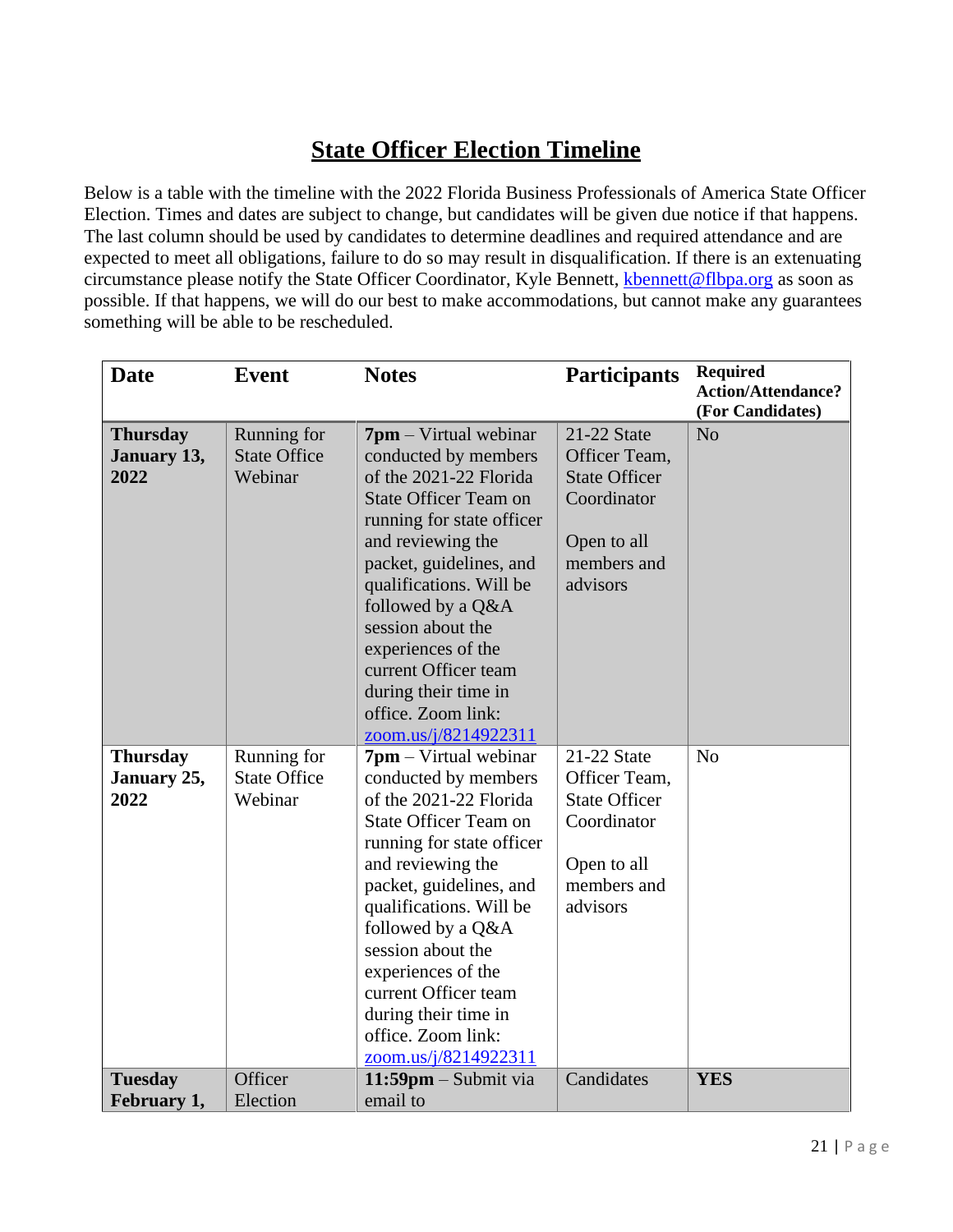| 2022                                                                                                   | Packet<br>Deadline                                                                                            | kbennett@flbpa.org or<br>mailed and postmarked                                                                                                                                                                                                                                        |                                                           | <b>Required</b><br>action/deadline          |
|--------------------------------------------------------------------------------------------------------|---------------------------------------------------------------------------------------------------------------|---------------------------------------------------------------------------------------------------------------------------------------------------------------------------------------------------------------------------------------------------------------------------------------|-----------------------------------------------------------|---------------------------------------------|
| Wednesday<br>February 2,<br>2022                                                                       | Applications<br>Reviewed by<br>committee                                                                      | All submitted<br>application items will be<br>reviewed and eligibility<br>verified. Please contact<br>Kyle Bennett at<br>kbennett@flbpa.org if<br>there are any documents<br>that cannot be obtained.<br>Extenuating<br>circumstances will be<br>handled on a case-by-<br>case basis. | <b>State Officer</b><br>Coordinator                       | N <sub>o</sub>                              |
| <b>Thursday</b><br>February 3,<br>2022                                                                 | <b>State Officer</b><br>Candidates<br>notified<br>and<br>Knowledge<br>Exam<br><b>Study Guide</b><br>delivered | <b>Student members</b><br>running for state<br>office informed of<br>candidacy status via<br>email. Approved<br>candidates will receive<br>a study guide for the<br>Knowledge Exam.                                                                                                   | <b>State Officer</b><br>Applicants and<br><b>Advisors</b> | N <sub>o</sub>                              |
| <b>Thursday</b><br>February 24,<br>2022<br><b>Location:</b><br><b>Veranda</b><br><b>Room</b>           | Candidate<br><b>Briefing</b>                                                                                  | $6$ pm – Candidates will<br>be briefed on the<br>election process and<br>expectations at the State<br>Leadership Conference                                                                                                                                                           | Candidates                                                | <b>YES</b><br><b>Required</b><br>attendance |
| <b>Thursday</b><br>February 24,<br>2022<br><b>Location:</b><br><b>Veranda</b><br><b>Room</b>           | Knowledge<br>Exam<br>Administered                                                                             | $6:30$ pm – BPA<br>Knowledge Exam will<br>be administered. 30-<br>minute time limit                                                                                                                                                                                                   | Candidates<br>only                                        | <b>YES</b><br><b>Required</b><br>attendance |
| <b>Thursday</b><br>February 24,<br>2022<br><b>Location:</b><br><b>International</b><br><b>Ballroom</b> | Opening<br>Session and<br>Candidate<br>Speeches                                                               | $8pm - The Opening$<br>Session of the 2022<br>Florida BPA State<br>Leadership Conference,<br>during which candidates<br>will deliver their<br>campaign speeches                                                                                                                       | All members<br>and advisors                               | <b>YES</b><br><b>Required</b><br>attendance |
| <b>Thursday</b><br>February 24,<br>2022                                                                | Campaign<br>Period Begins                                                                                     | <b>Immediately following</b><br>the conclusion of the<br><b>Opening Session -</b>                                                                                                                                                                                                     | Candidates &<br>Campaign<br>Managers                      | N <sub>o</sub>                              |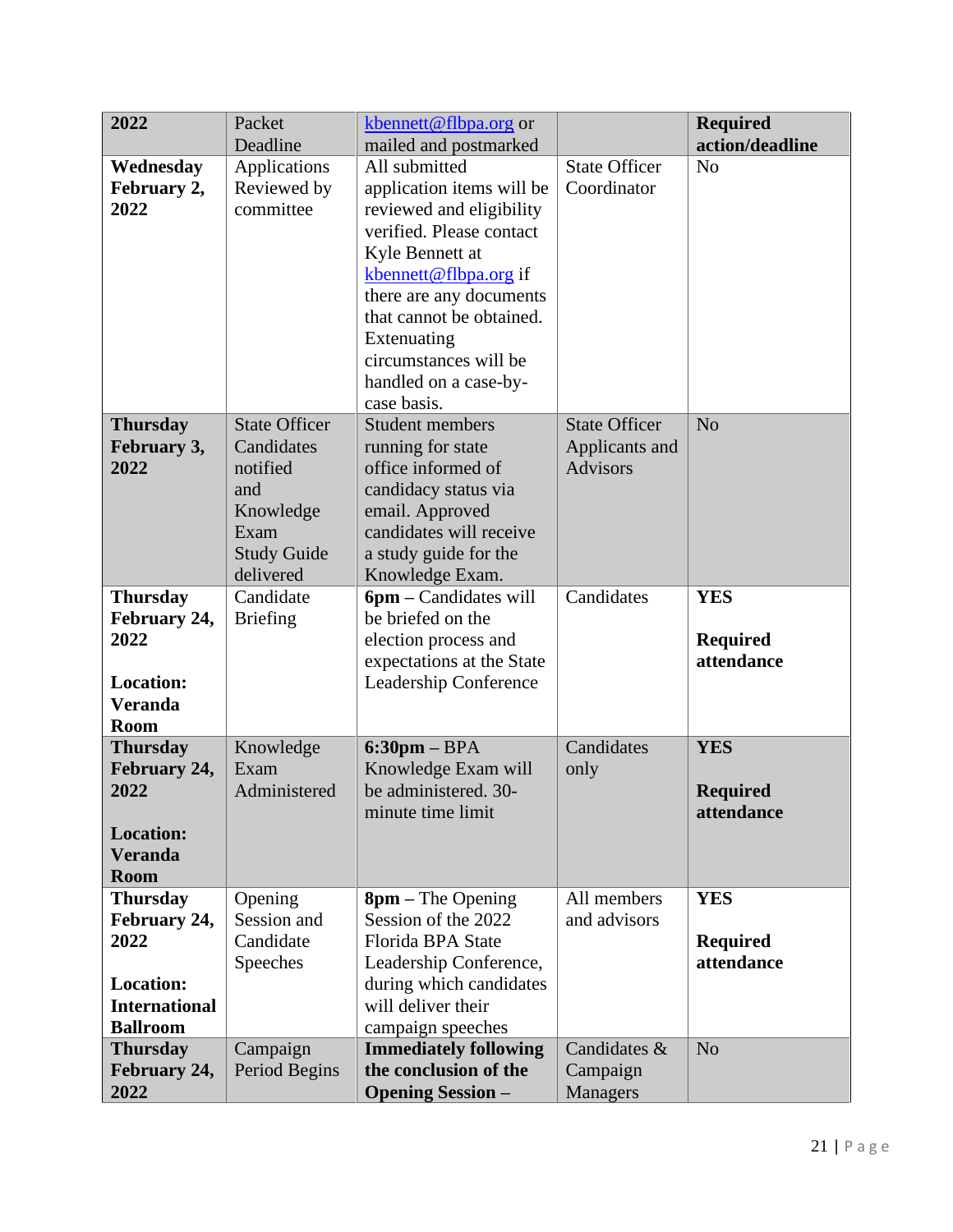|                                                                                        |                                  | Candidates and<br>campaign managers<br>may publicly start<br>promoting their<br>candidacy. A photo,<br>100-word statement,<br>and answers to social<br>media questions will be<br>published online.<br>Candidates may not<br>announce their<br>campaign until this date<br>and may not start<br>campaign until this<br>point. |                                                                                          |                                                  |
|----------------------------------------------------------------------------------------|----------------------------------|-------------------------------------------------------------------------------------------------------------------------------------------------------------------------------------------------------------------------------------------------------------------------------------------------------------------------------|------------------------------------------------------------------------------------------|--------------------------------------------------|
| Friday<br>February 25,<br>2022<br><b>Location:</b><br><b>TBD</b>                       | Expense<br><b>Reports Due</b>    | $5:15$ pm – Signed<br><b>Expense Reports are</b><br>due at the Campaign<br>Rally set-up. Please see<br>packet for guidelines                                                                                                                                                                                                  | Candidates &<br>Campaign<br>Managers                                                     | <b>YES</b><br><b>Required</b><br>action/deadline |
| Friday<br>February 25,<br>2022<br><b>Location:</b><br><b>TBD</b>                       | Campaign<br><b>Rally Set-up</b>  | $5:15$ pm – Set-up<br>campaign table for the<br><b>Campaign Rally</b>                                                                                                                                                                                                                                                         | Candidates &<br>Campaign<br>Managers                                                     | <b>YES</b><br><b>Required</b><br>attendance      |
| Friday<br>February 25,<br>2022<br><b>Location:</b><br>TBD                              | Campaign<br>Rally                | $6-6:45$ pm – Candidates<br>will be given the chance<br>to distribute campaign<br>materials and talk about<br>their campaign with<br>other members                                                                                                                                                                            | Candidates,<br>Campaign<br>Managers,<br>Voting<br>Delegates,<br>Advisors, and<br>Members | <b>YES</b><br><b>Required</b><br>attendance      |
| Friday<br>February 25,<br>2022                                                         | Campaign<br><b>Period Closes</b> | $7$ pm – No more<br>campaigning via any<br>platform may be<br>conducted after the start<br>the caucus sessions.                                                                                                                                                                                                               | Candidates &<br>Campaign<br>Managers                                                     | N <sub>o</sub>                                   |
| Friday<br>February 25,<br>2022<br><b>Location:</b><br><b>Mezzanine</b><br><b>Level</b> | Regional<br>Caucuses             | $7$ pm – Each region will<br>have their own caucus<br>room opening. Specific<br>schedules will be<br>provided within the<br><b>Caucus Protocol</b><br>communication.                                                                                                                                                          | Candidates,<br>Campaign<br>Managers,<br>Advisors,<br>Voting<br>Delegates, and<br>Members | <b>YES</b><br><b>Required</b><br>attendance      |